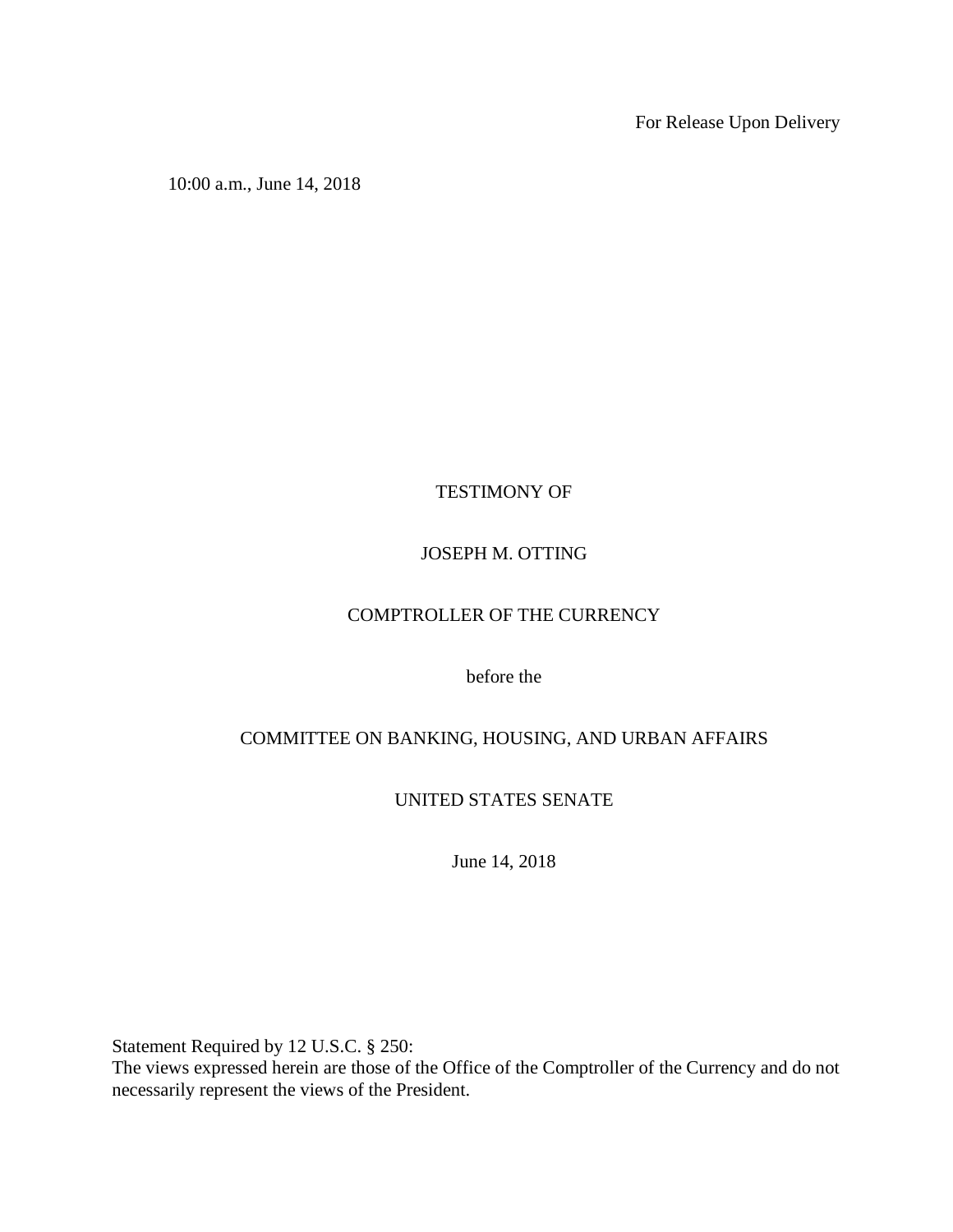#### I. Introduction

Chairman Crapo, Ranking Member Brown, and members of the committee, thank you for the invitation to testify today. I am pleased to have the opportunity to share my priorities as Comptroller of the Currency and update the committee on the supervision, regulation, and enforcement of financial institutions within the regulatory purview of the Office of the Comptroller of the Currency's (OCC). I intend to work diligently to ensure that the institutions within the federal banking system operate in a safe and sound manner, provide fair access to financial services, treat customers fairly, and comply with applicable laws and regulations. I am honored to serve as the 31<sup>st</sup> Comptroller of the Currency, alongside nearly 4,000 men and women who share a deep dedication to the agency's mission. During my tenure, I look forward to advancing financial institution regulation with a focus on promoting the long-term health of the institutions we supervise and improving their ability to serve their customers and meet their communities' needs. In my testimony today, I will share my views on the condition of the federal banking system, the risks facing that system, and my priorities as Comptroller of the Currency.

Before I turn to those topics, however, I want to congratulate Chairman Crapo on his leadership toward the successful enactment of S. 2155, the Economic Growth, Regulatory Relief, and Consumer Protection Act ("Economic Growth Act"). The Economic Growth Act contains a number of important, bipartisan provisions that will have a meaningful impact on OCC-regulated institutions. Those include provisions reducing the number of community banks and savings associations subject to the Volcker Rule; a simpler capital regime for highly capitalized community banks and savings associations; allowing qualifying banks under \$5 billion in assets to file a simplified call report; expanding eligibility for an 18-month exam cycle to well-managed and well-capitalized banks under \$3 billion in assets; exempting certain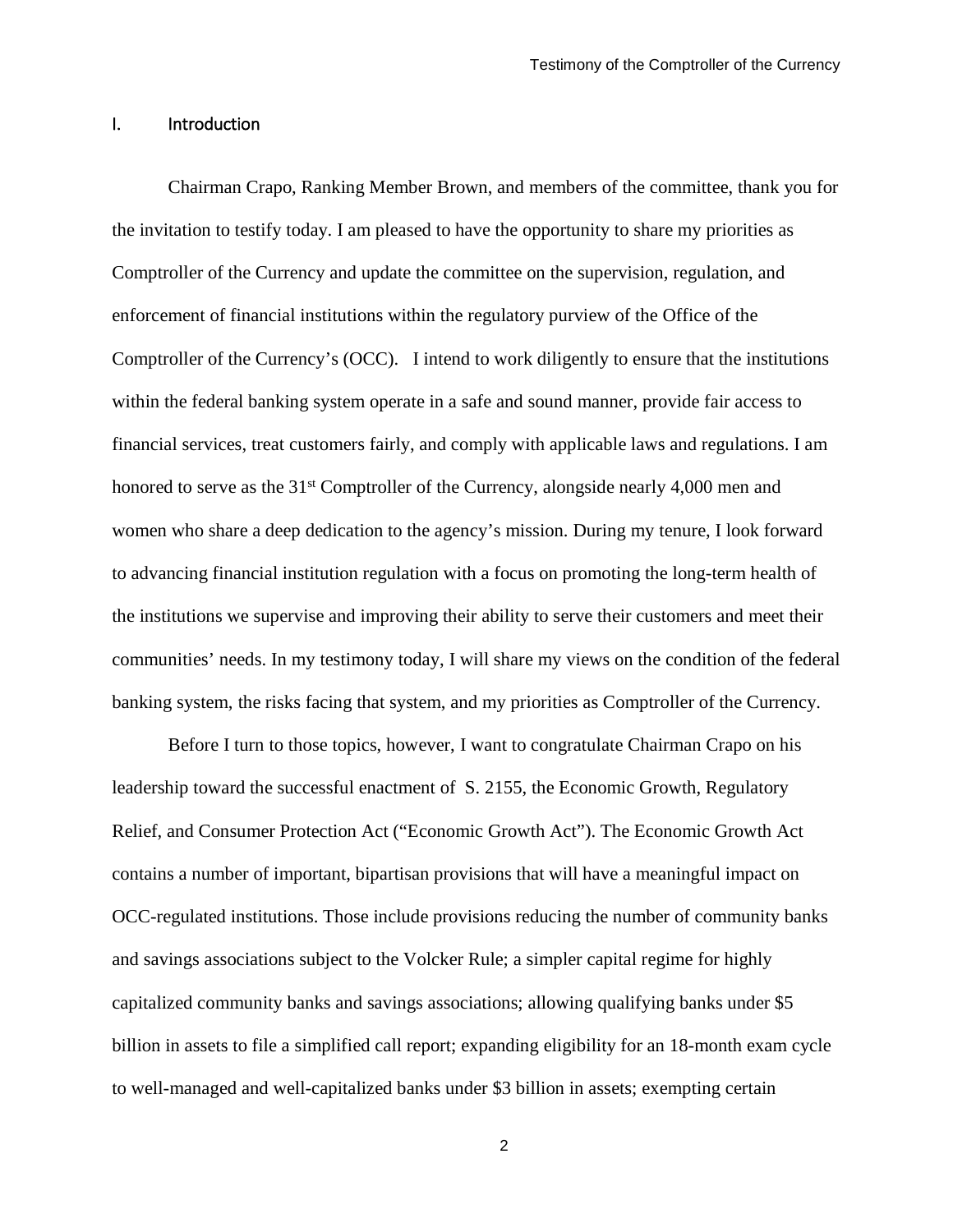mortgage loans for properties located in rural areas from appraisal requirements; and adding greater financial protections for our military service members and veterans. The law also raises the thresholds for application of the Federal Reserve Board's enhanced prudential standards for bank holding companies to focus on the very largest companies, right-sizes stress testing requirements, and provides federal savings associations with less than \$20 billion in assets the flexibility to exercise the powers of national banks without changing charters, an important improvement championed by Senators Moran and Heitkamp, and suggested by the OCC.

The OCC will work closely and cooperatively with our fellow financial regulators to ensure that all of these important reforms are implemented quickly so that financial institutions can continue to create jobs and promote economic opportunity in a safe, sound, and fair manner.

#### II. Condition of the Federal Banking System

As of the end of the first quarter of this year, the federal banking system comprised approximately 1,325 national banks, federal savings associations and federal branches of foreign banks (banks) operating in the United States. These banks range in size from small community banks to the largest most globally active U.S. banks. Approximately 1,061 of these banks have less than \$1 billion in assets, while more than 60 have more than \$10 billion. Combined, these banks hold \$11.8 trillion or about 67 percent of all assets of U.S. commercial banks. These banks also manage almost \$51 trillion in assets held in custody or under fiduciary control, which amounts to 42 percent of all fiduciary and custodial assets in insured U.S. banks, savings associations, and national trust banks. The federal banking system holds two-thirds of credit card balances in the country, while holding or servicing almost half of all residential mortgages. Through their products and services, a majority of American families have one or more relationships with an OCC-regulated bank.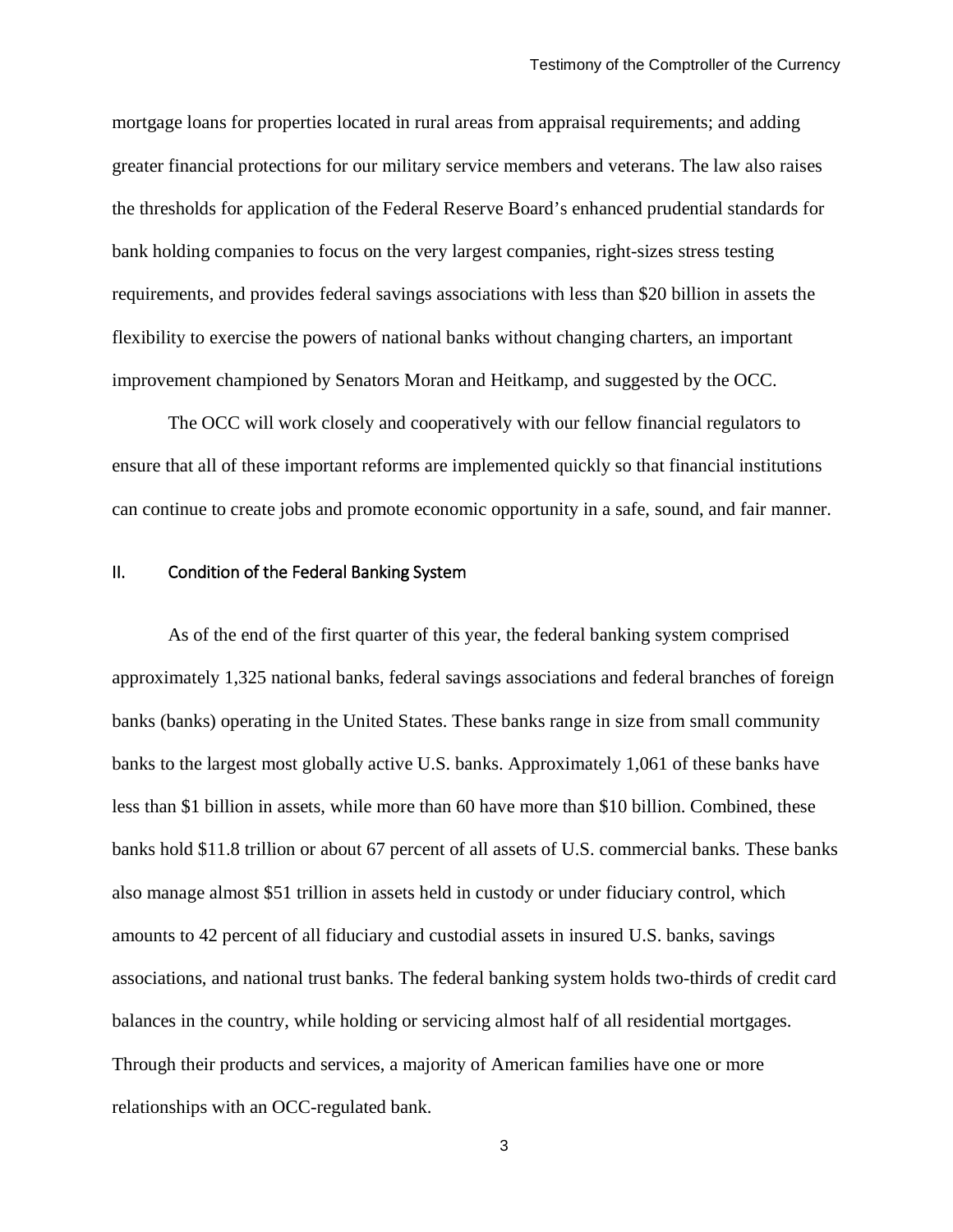Because of the reach of the federal banking system and the essential role it plays in meeting the financial services needs of so many Americans, their businesses, and their communities, it is critical that the system operate in a safe and sound manner, provide fair access to financial services, treat customers fairly, and comply with laws and regulations. That is the unique mission of the OCC.

The OCC employs nearly 4,000 people, two-thirds of whom are bank examiners, overseeing the federal banking system. The majority of those examiners are dedicated to the daily supervision of community banks and work in offices and banks across the nation. *Supervision by Risk*

The OCC applies a supervision by risk approach to the banks the agency supervises. Supervision by risk focuses on assessing risk, identifying existing and emerging issues, evaluating the effectiveness of a bank's risk management systems in appropriately controlling risk, and ensuring that bank management takes corrective action before problems compromise the safety and soundness of a bank. This approach requires an understanding of the operations of each bank or thrift and the systems each has in place to control risk, with consideration of the institution's size, scope of operations, complexity, and the risks presented by its business model.

Our supervision by risk framework establishes an examination philosophy and structure that is used at all national banks, federal savings association, federal branches of foreign banks, and national trust companies. This approach includes a common risk assessment system  $(RAS)^1$  $(RAS)^1$ that evaluates each bank's risk profile across eight risk areas—credit, interest rate, liquidity, price, operational, compliance, strategic, and reputation—and assigns each bank an overall

<span id="page-3-0"></span><sup>&</sup>lt;sup>1</sup> See OCC Bulletin 2015-48, "Risk Assessment System." December 3, 2015 (https://www.occ.gov/newsissuances/bulletins/2015/bulletin-2015-48.html).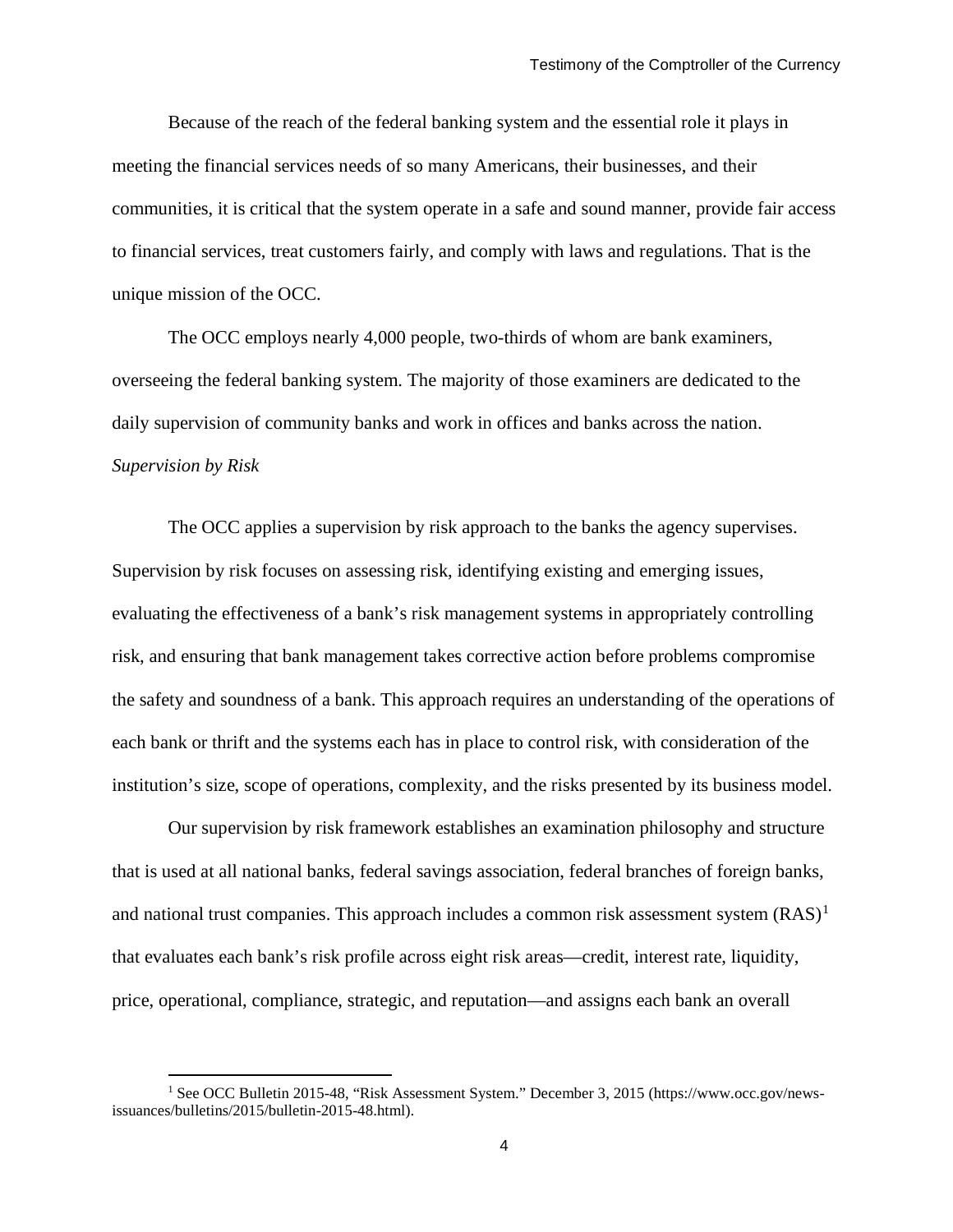composite rating and component ratings on the bank's capital adequacy, asset quality, management, earnings, liquidity, and sensitivity to market risks using the interagency Uniform Financial Institutions Ratings System (informally known as CAMELS).<sup>[2](#page-4-0)</sup> Specific examination activities and supervisory strategies are tailored to each bank's risk profile. These strategies are updated and approved annually. While tailored to each individual bank's risk profile, they also incorporate key agency supervisory priorities for the coming year.

To reflect the different expectations for controls and risk management between banks of varying sizes, operations, and complexity; our bank supervision programs and core examination procedures for determining a bank's RAS and CAMELS ratings are aligned across two primary lines of business: Midsize and Community Bank Supervision and Large Bank Supervision.

Our community bank supervision program is built around local field offices in more than 60 communities throughout the United States. Every community national bank is assigned to an examiner who monitors the bank's condition on an on-going basis and who serves as the focal point for communication with the bank. The primary responsibility for the supervision of individual community banks is delegated to a local Assistant Deputy Comptroller, who reports to a district Deputy Comptroller, who in turn, reports to the Senior Deputy Comptroller for Midsize and Community Bank Supervision. This structure allows community and midsize banks to benefit from assigned teams with thorough knowledge of local conditions and support from national resources with broad industry insight.

<span id="page-4-0"></span> <sup>2</sup> See *Comptroller's Handbook*, "Bank Supervision Process" booklet, which explains UFIRS/CAMELS. (https://www.occ.gov/publications/publications-by-type/comptrollers-handbook/bank-supervision-process/pub-chbank-supervision-process.pdf).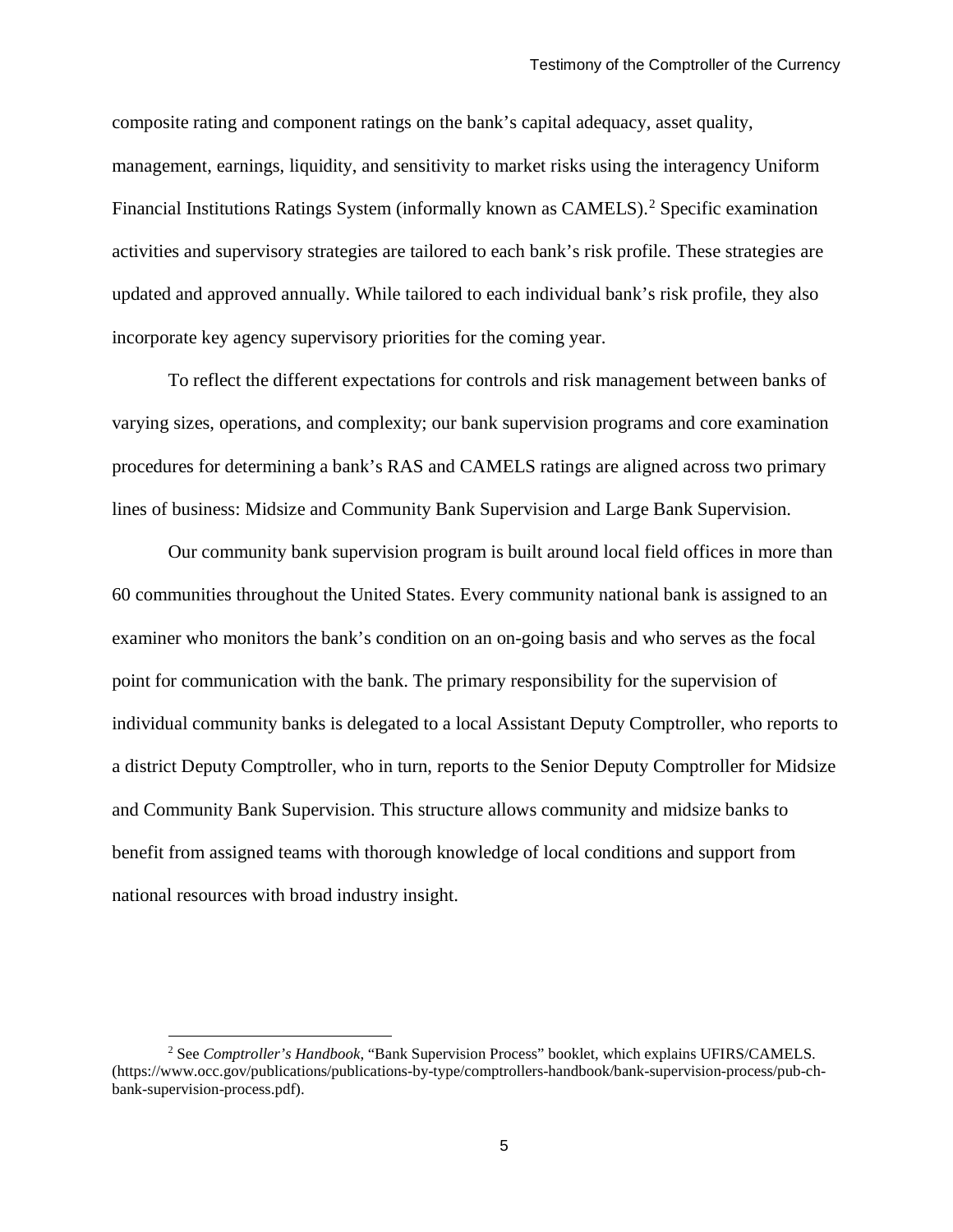The frequency of on-site examinations for community banks follows the statutory provisions set forth in 12 USC 1820(d),<sup>[3](#page-5-0)</sup> with on-site exams occurring every 12 to 18 months. The scope of these examinations is set forth in the OCC's Community Bank Supervision handbook<sup>[4](#page-5-1)</sup> and requires sufficient examination work and transaction testing to complete the core assessment activities in that handbook, and to determine the bank's RAS and CAMELS ratings. On-site activities are supplemented by off-site monitoring and quarterly analyses and discussions to determine if significant changes have occurred in the bank's condition or activities.

The OCC's Large Bank Supervision program is centralized and headquartered in Washington, D.C. It is structured to promote consistent uniform coordination across institutions. As part of the Large Bank program, the OCC assigns examination staff who are resident on-site at the institution and who conduct on-going supervisory activities and targeted examinations in specific areas of focus. This process allows the OCC to maintain an on-going program of risk assessment, monitoring, and communication with bank management and directors. Given the volume and complexity of the literally millions of transactions that flow through large banking organizations each day, it is not feasible to review every transaction in each bank, or for that matter, every single product line or bank activity in each supervisory cycle. Nonetheless, the scope and frequency of the OCC's targeted examinations and our constant, day-to-day supervision ensure that examiners complete sufficient work and transaction testing throughout the year to complete the core assessment activities set forth in the OCC's Large Bank

<span id="page-5-0"></span> <sup>3</sup> 12 USC § 1820(d) prescribes the annual examination requirement. As noted earlier, that provision has been amended by the Economic Growth Act to expand eligibility for an 18-month exam cycle to well-managed and well-capitalized banks under \$3 billion in assets.

<span id="page-5-1"></span><sup>4</sup> "Community Bank Supervision" booklet of the *Comptroller's Handbook*. October 2017 (https://www.occ.gov/publications/publications-by-type/comptrollers-handbook/community-banksupervision/index-ch-community-bank-supervision.html).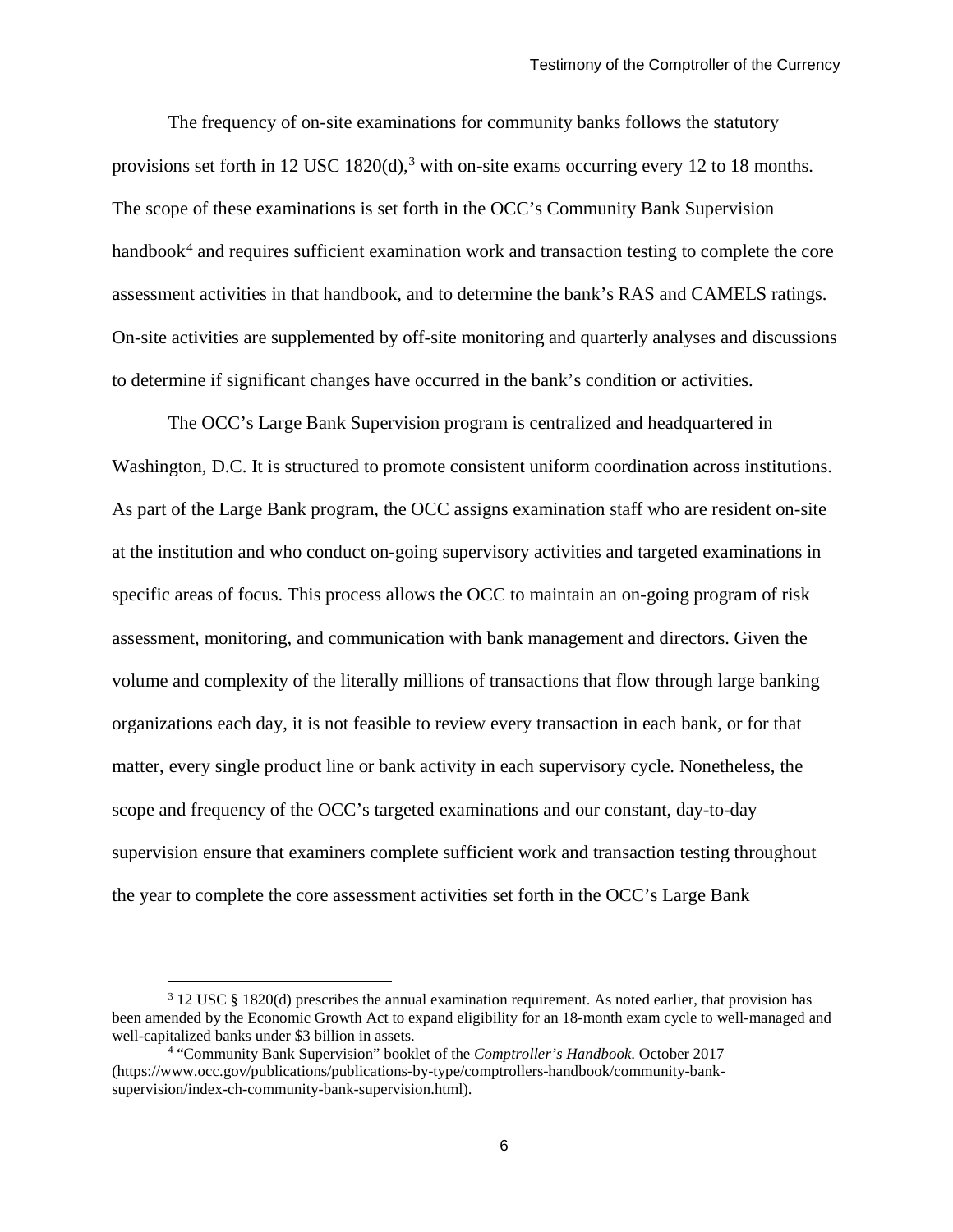Supervision handbook,<sup>[5](#page-6-0)</sup> and to determine the bank's RAS and CAMELS ratings. The on-site teams at each bank are led by an Examiner-in-Charge, who reports directly to the Deputy Comptrollers in our Large Bank Supervision Office, and in turn, to our Senior Deputy Comptroller for Large Bank Supervision. On-site examiners are supported by specialized examiners in the OCC's lead expert program and the Compliance and Community Affairs unit which provides a horizontal view across the industry, a focus on particular risks, and can quickly share insight from that broader perspective.

Supporting OCC examination staff is a nationwide network of lawyers, economists, accountants, compliance, and administrative and policy experts who together make the OCC the world's preeminent prudential supervisor. This network of experts brings a broad national perspective to complement the deep local expertise of the assigned exam teams.

The quality of that supervision contributes to the strong condition of the federal banking system today. The system has rebounded from the crisis. Capital and liquidity are near historic highs. Bankers understand the risks facing their banks better than at any point in my 35-year banking career. Return on equity and asset quality are approaching pre-crisis levels. Bank profitability improved in 2017 when compared with 2016 on a pre-tax basis. OCC-supervised banks reported healthy revenue growth in 2017 compared with 2016. Net income was flat for banks with total assets less than \$1 billion and declined 8.5 percent for the federal banking system because of the effect of the Tax Cuts and Jobs Act. Pre-tax income rose 4 percent in 2017 for the federal banking system and more than 7 percent for banks with assets less than \$1 billion.

<span id="page-6-0"></span> <sup>5</sup> "Large Bank Supervision" booklet of the *Comptroller's Handbook*. October 2017 (https://www.occ.gov/publications/publications-by-type/comptrollers-handbook/large-bank-supervision/pub-chlarge-bank-supervision.pdf).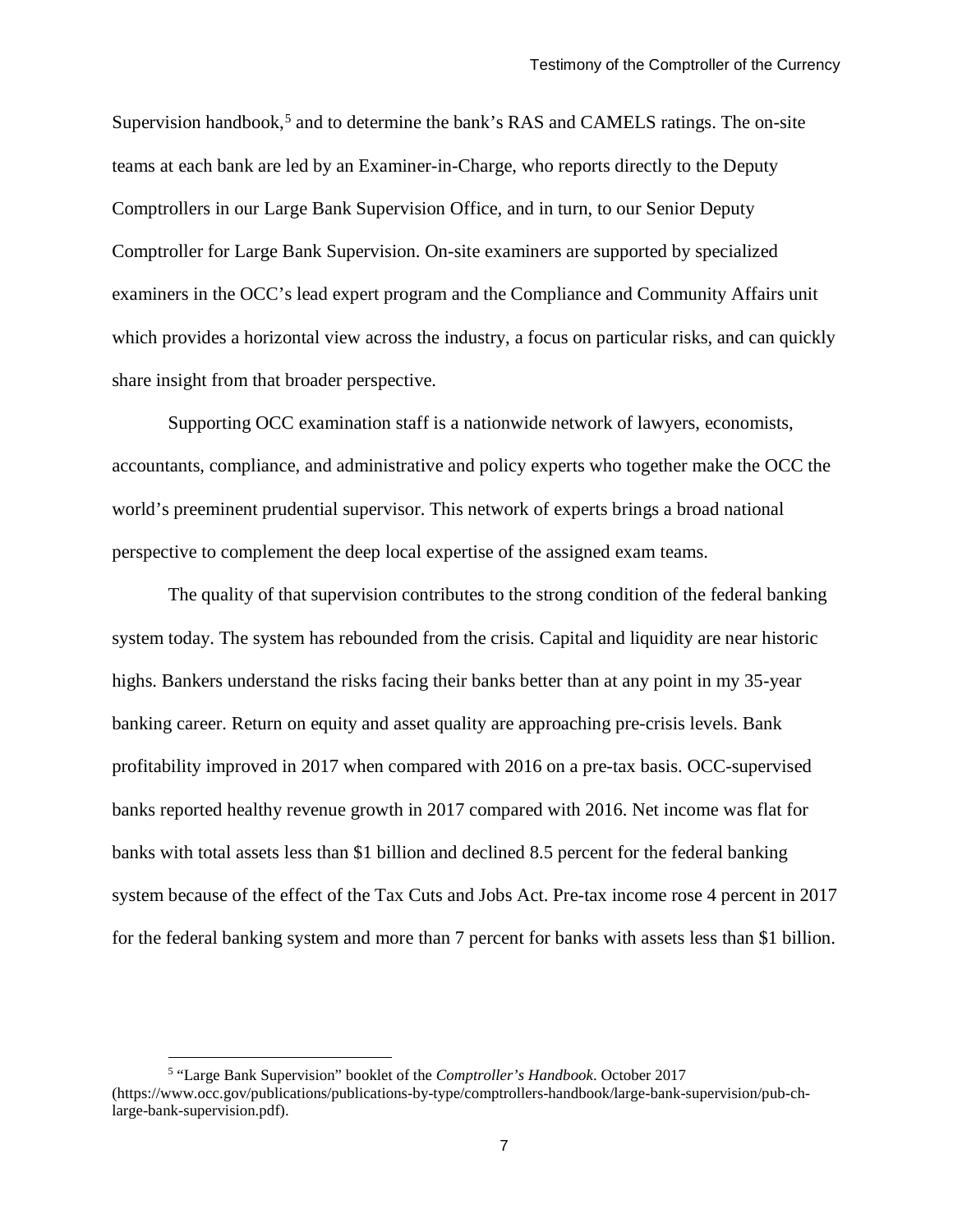That improvement continued into the first half of this year, and the economic environment is expected to continue to support loan growth and bank profitability through 2019.

#### III. Risks Facing the Federal Banking System

Despite the relative strength of the banking system and health of the economy, the regulators' job is to peer over the horizon and assess any gathering storm clouds. The OCC publishes its view of risks facing the banking system twice each year in its *Semiannual Risk Perspective*. [6](#page-7-0) Our objective is to provide transparency around trends and potential risks so that the industry takes these risks into account and adjusts their practices accordingly. The most recent edition of the report, published on May 24, primarily focuses on credit, interest rate, operational, and compliance risks.

#### *Credit Risk*

At this point in a long economic expansion, asset quality metrics are, as is typical, very good, and changes in risk appetite and external factors are the primary drivers of credit risk and future performance. While overall credit quality remains strong, bankers must remain vigilant about the potential effects of competition and undue complacency on the quality of new loans and credit risk management. Recent reviews of underwriting indicate that satisfactory policies and practices exist to guide lending decisions and that, thus far in this economic cycle, banks as a whole are operating within established risk tolerances. Competition for quality loans remains strong, however, and examiners note evidence of eased underwriting, increased commercial real estate concentration limits, and a higher level of concerns related to policy exceptions. The

<span id="page-7-0"></span> <sup>6</sup> See *Semiannual Risk Perspective*, Spring 2018[. https://www.occ.gov/publications/publications-by-type/other](https://www.occ.gov/publications/publications-by-type/other-publications-reports/index-semiannual-risk-perspective.html)[publications-reports/index-semiannual-risk-perspective.html.](https://www.occ.gov/publications/publications-by-type/other-publications-reports/index-semiannual-risk-perspective.html)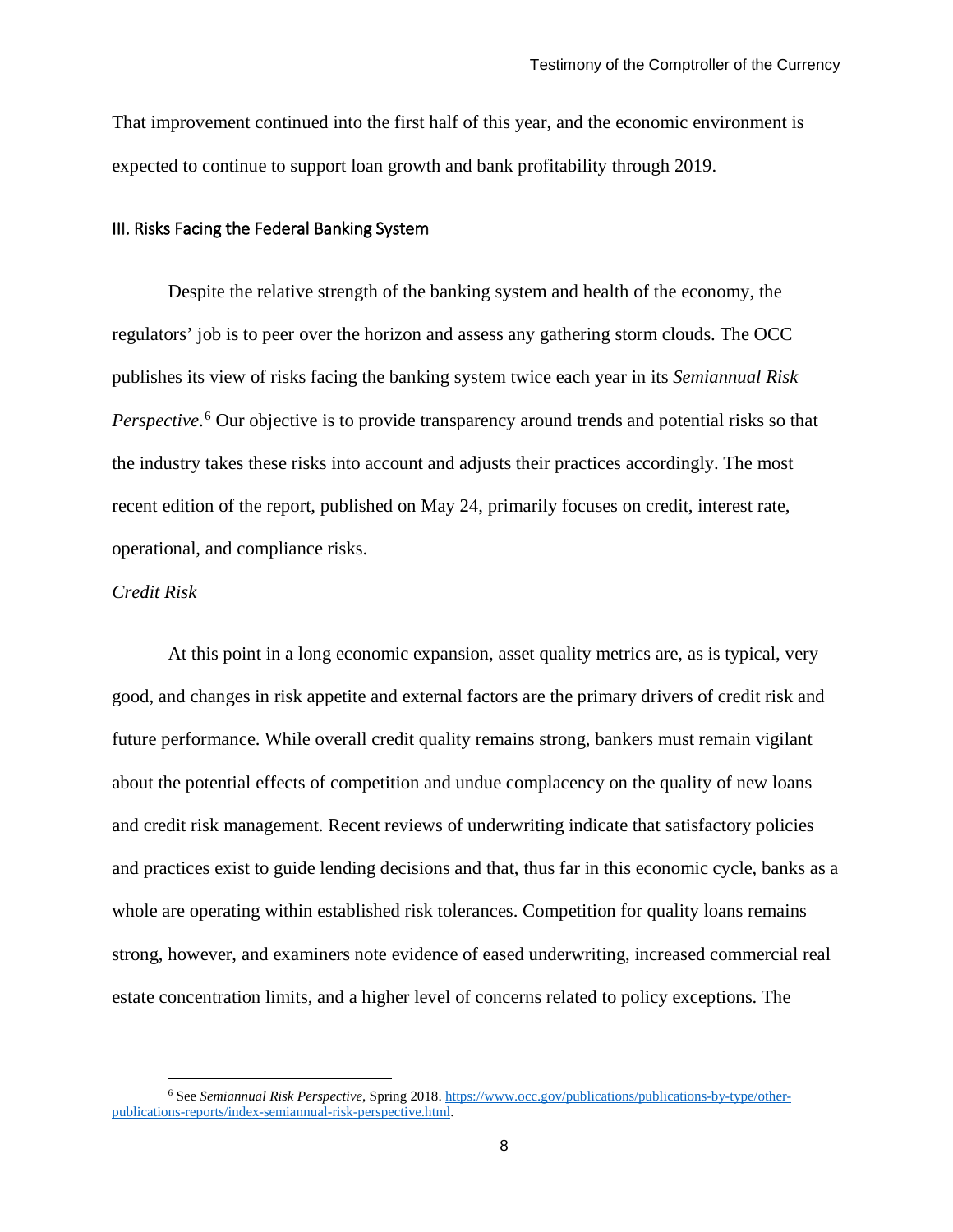accommodating credit environment warrants a continued focus on underwriting practices to monitor and assess credit risk and prevent lender complacency.

Overall lending grew 3.6 percent within the federal banking system in 2017. That growth continues the positive trend of the last several years, albeit somewhat slower in 2016 and 2017 than in previous years. Commercial loan growth for large banks, which hold more than 83 percent of all loans, fell to 4.2 percent, down from the 10-percent level two years ago. Although loan growth has slowed, growth rates still represent a healthy economy. Midsize and community banks continued to experience significant loan growth, particularly in commercial real estate and other commercial lending, which grew almost 9 percent last year. Such growth heightens the need for strong credit risk management and effective management of concentration risk. *Interest Rate Risk*

At the same time, rising interest rates also pose a number of potential risks for some banks. Although rising interest rates generally increase net interest margins at small banks, bank investment portfolios with concentrations of long-duration and low, fixed-rate assets could erode in value as interest rates rise, particularly if they increase more abruptly than expected. Rising interest rates also likely will increase the cost of deposits because of competitive pressures particularly for banks with total assets of \$250 billion or more that are subject to additional regulatory liquidity requirements.<sup>[7](#page-8-0)</sup> Banks should be modeling these potential risks as part of sound balance sheet management.

<span id="page-8-0"></span> <sup>7</sup> See OCC Bulletin 2014-51 [\(https://www.occ.gov/news-issuances/bulletins/2014/bulletin-2014-51.html\)](https://www.occ.gov/news-issuances/bulletins/2014/bulletin-2014-51.html), which describes the Liquidity Coverage Ratio final rule and provides a link to that rule.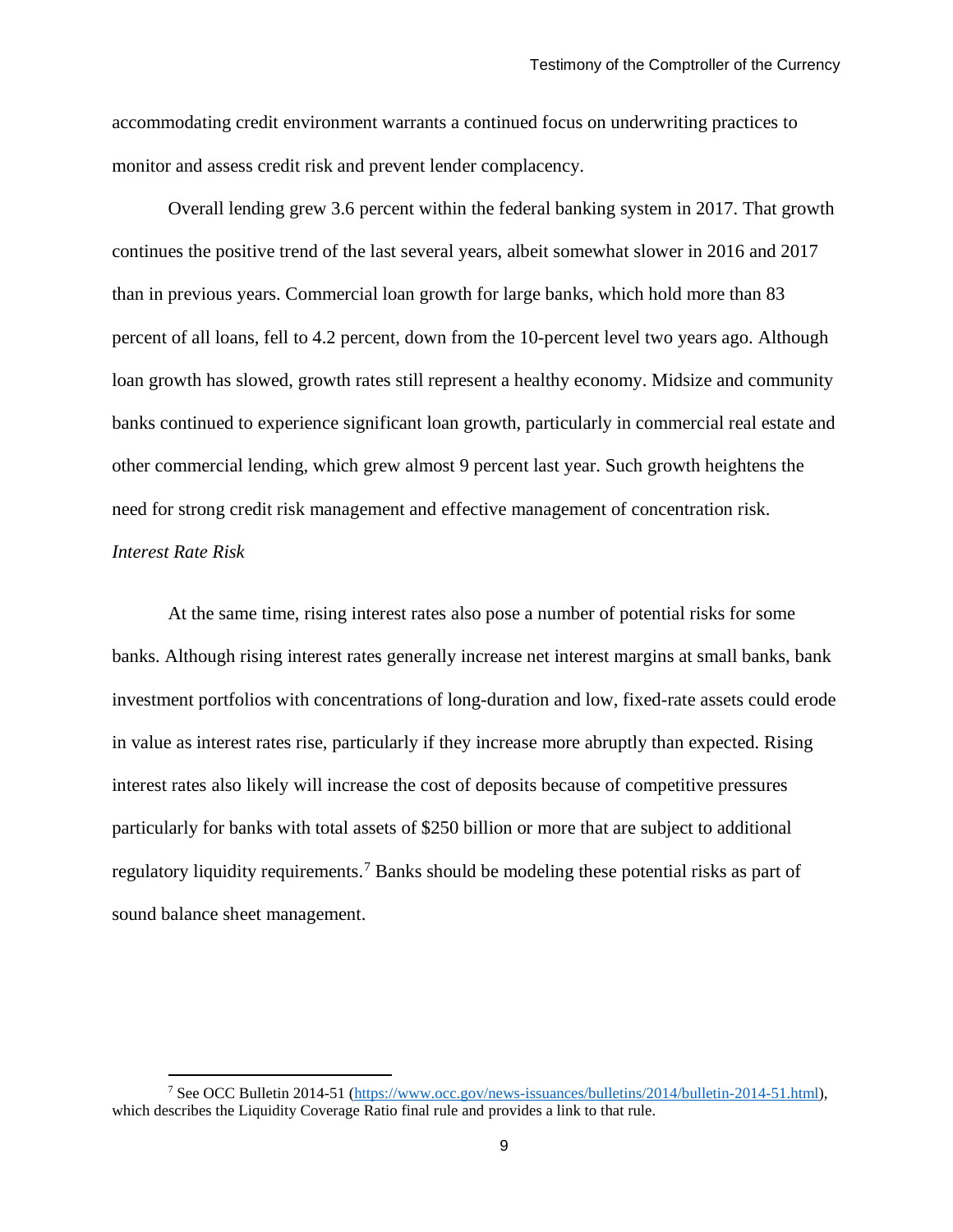Credit risk is also likely to increase as interest rates rise. Rising interest rates will often increase debt service costs and may affect credit affordability as well as repayment capacity of some financially stretched customers.

#### *Operational Risk*

Operational risk remains elevated as banks adapt business models to the evolving banking environment, transform technology and operating processes, and respond to increasing cybersecurity threats. The speed and sophistication of cybersecurity threats show no signs of abating. Banks face constant threats from bad actors seeking to exploit personnel, processes, and technology. Some of these threats target large quantities of personally identifiable information and proprietary intellectual property to facilitate fraud and misappropriation of funds at the retail and wholesale levels. Other threats are aimed at disrupting or otherwise impairing operations. Failure to maintain proper controls over cybersecurity can lead to material negative effects on financial institutions, consumers, and national and economic security. Banks also continue to rely on third-party relationships to support a significant number of key services and operations because of the greater economies of scale and advanced technical resources that allow them to manage operations better and more efficiently. Banks need to manage risks associated with using third parties<sup>[8](#page-9-0)</sup> through appropriate due diligence and risk oversight to ensure controls protecting the confidentiality, integrity, and availability of systems and data are maintained. Increasing consolidation among large technology service providers has created third-party concentration risk, in which a limited number of providers service large segments of the banking industry for key financial services. Operational events at these larger service providers could affect large

<span id="page-9-0"></span> <sup>8</sup> See OCC Bulleting 2013-29, "Third-Party Relationships" (https://www.occ.gov/newsissuances/bulletins/2013/bulletin-2013-29.html).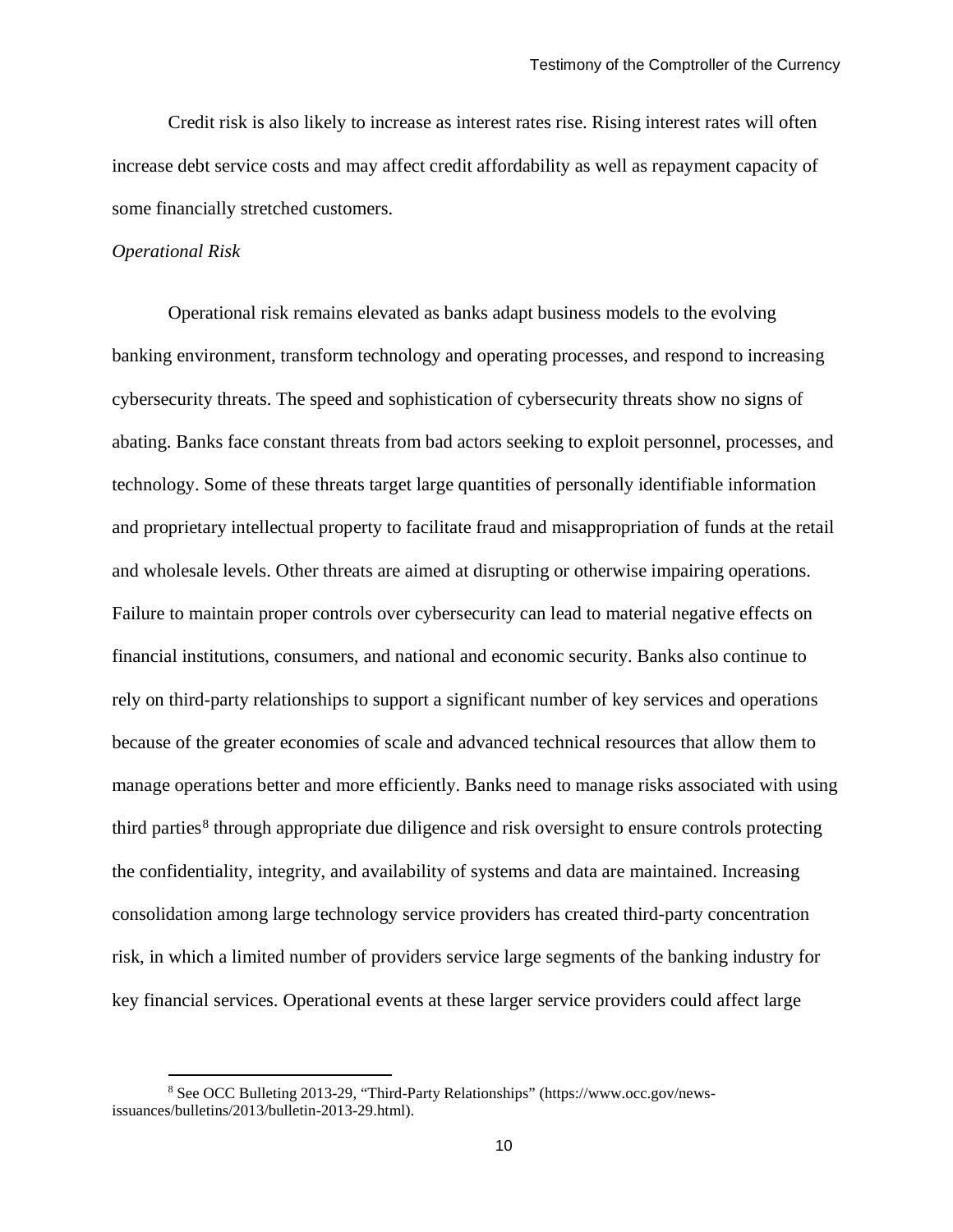parts of the financial industry, if not properly managed by the service providers and the banks that rely on their services. The OCC and the other federal banking agencies continue to prioritize supervisory activities related to these large service providers.

Cybersecurity and operational issues have a greater potential to affect individual consumers, business, and communities than ever before. As innovation and technology moves us toward greater interconnectedness and reliance on online transactions, outages and breaches generate greater disruption in how we conduct our lives and businesses. Extended outages of bank websites and applications, automated teller networks, or payments systems can paralyze commerce and undermine overall confidence in our system. To avoid these consequences, banks, retailers, nonbank service providers, and regulators must be vigilant in working together to protect the system and improve its resiliency.

#### *Compliance Risk*

Compliance risk remains elevated as banks manage risks in an increasingly complex environment and work to comply with evolving regulations.

The dynamic nature of money-laundering and terrorist-financing methods present challenges for banks to comply with the Bank Secrecy Act (BSA) requirements. Banks offer new or evolving delivery channels that increase customer convenience and access to financial products and services, and they must maintain a focus on refining or updating BSA compliance programs to address vulnerabilities in these new delivery channels that criminals seek to exploit. At the same time, recent changes to the regulatory framework implementing the BSA increase the burden of complying with the law. One example involves the Financial Crimes Enforcement Network's (FinCEN) new requirements for conducting customer due diligence and documenting the beneficial ownership of companies conducting financial transactions. While these new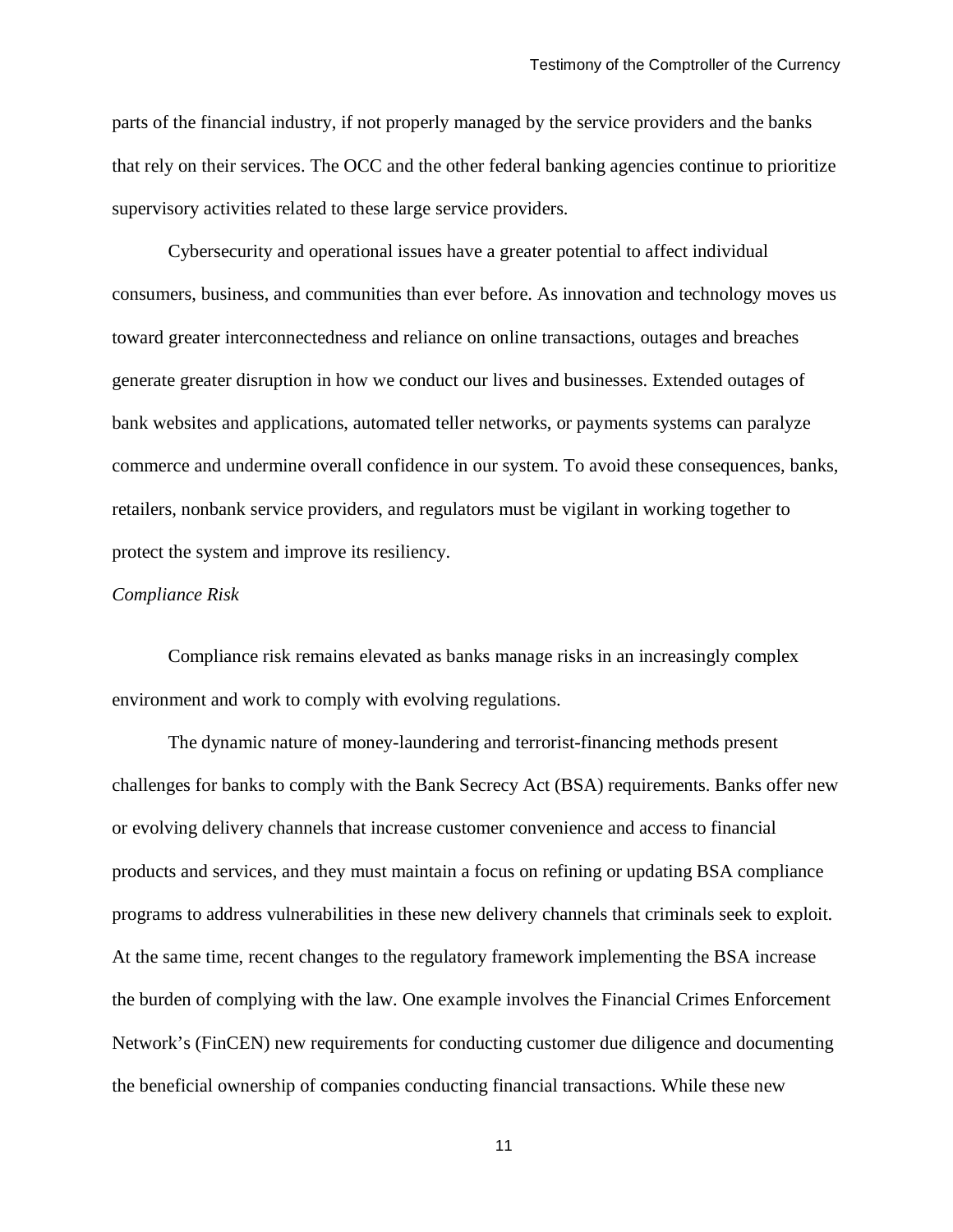requirements enhance the transparency and confidence of financial transactions, they place significant new burden on financial institutions.

Other complex and constantly changing regulations also strain bank compliance management systems and change management processes, which increases operational, compliance, and reputation risks. Recent regulatory changes in the consumer compliance area include changes in the requirements under the Home Mortgage Disclosure Act and Military Lending Act, and implementation of the integrated mortgage disclosures under the Truth in Lending Act and the Real Estate Settlement Procedures Act. Banks need consumer compliance risk management and audit functions sufficient to promote ongoing compliance with regulations, even those that change on a frequent basis.

#### IV. My Priorities as Comptroller of the Currency

As Comptroller, my short-term priorities have focused on initiatives to help banks promote job creation and economic opportunity while continuing to operate in a safe, sound, and fair manner. These priorities include modernizing the regulatory approach to the Community Reinvestment Act (CRA), encouraging banks to meet consumers' short-term, small-dollar credit needs, enhancing our supervision of BSA/anti-money laundering (AML) compliance and making it more efficient, simplifying regulatory capital requirements, and reducing burden associated with the Volcker Rule. At the same time, we continue to enhance the agency's effectiveness and efficiency.

## *Modernizing Our Approach to the CRA*

During the four decades since the CRA became law, the regulatory approach to implementing that law has become too complex, outdated, cumbersome, and subjective. We have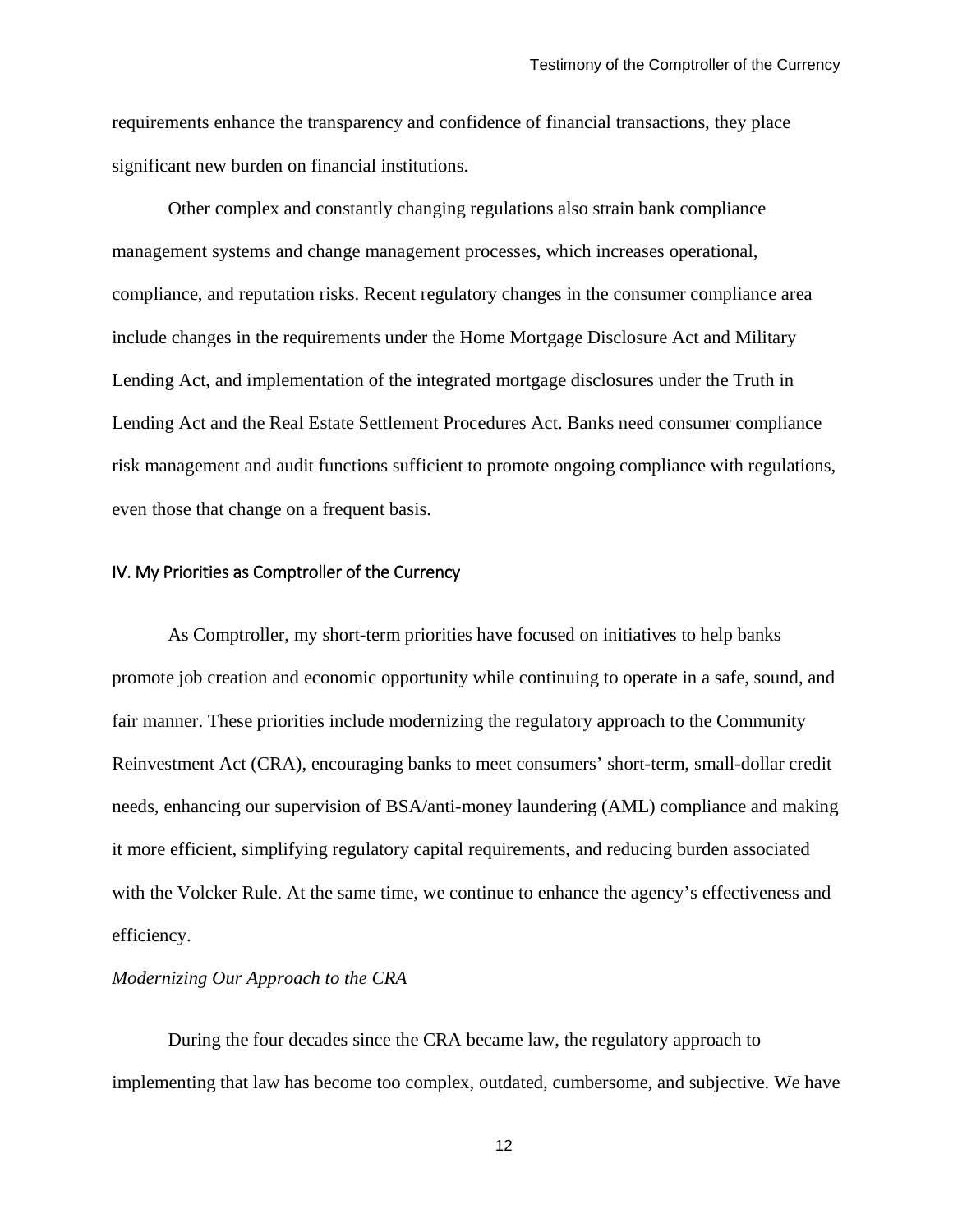an opportunity to modernize the regulatory framework around CRA to better serve its original purpose and encourage more investment and banking activity supporting the people and communities needing it most.

As a banker for more than 30 years, I saw firsthand the benefit of CRA activities and how they make communities more vibrant. I believe in the power of community reinvestment to reinvigorate financially distressed areas and to give residents of those neighborhoods new hope and new economic opportunities. I have been involved in directing hundreds of millions of dollars in community development, reinvestment, and support for groups that provide important services to their communities, and I want to expand the types of activities eligible for CRA consideration to include more small business lending and community development activities and strengthen the CRA regulatory framework to benefit future generations.

Stakeholders from all perspectives have called for modernizing the current regulatory framework for the CRA. Members from both sides of the aisle have described their frustration with some of the CRA regulatory framework's current limitations. Many have complained of significant administrative burden, lack of incentives for investment, and failure to adapt to advances in banking such as interstate branching and digitization of services. Others have complained about the limited opportunity for bank activities to qualify for CRA consideration. Bankers and community groups alike criticize the length of time between the issuance of CRA performance evaluations, the unwieldly length of performance evaluation reports, and the lack of transparency, clarity, and flexibility with respect to regulatory requirements and processes. The complaints I hear most frequently are that the current approach to evaluating CRA performance is too subjective and costly.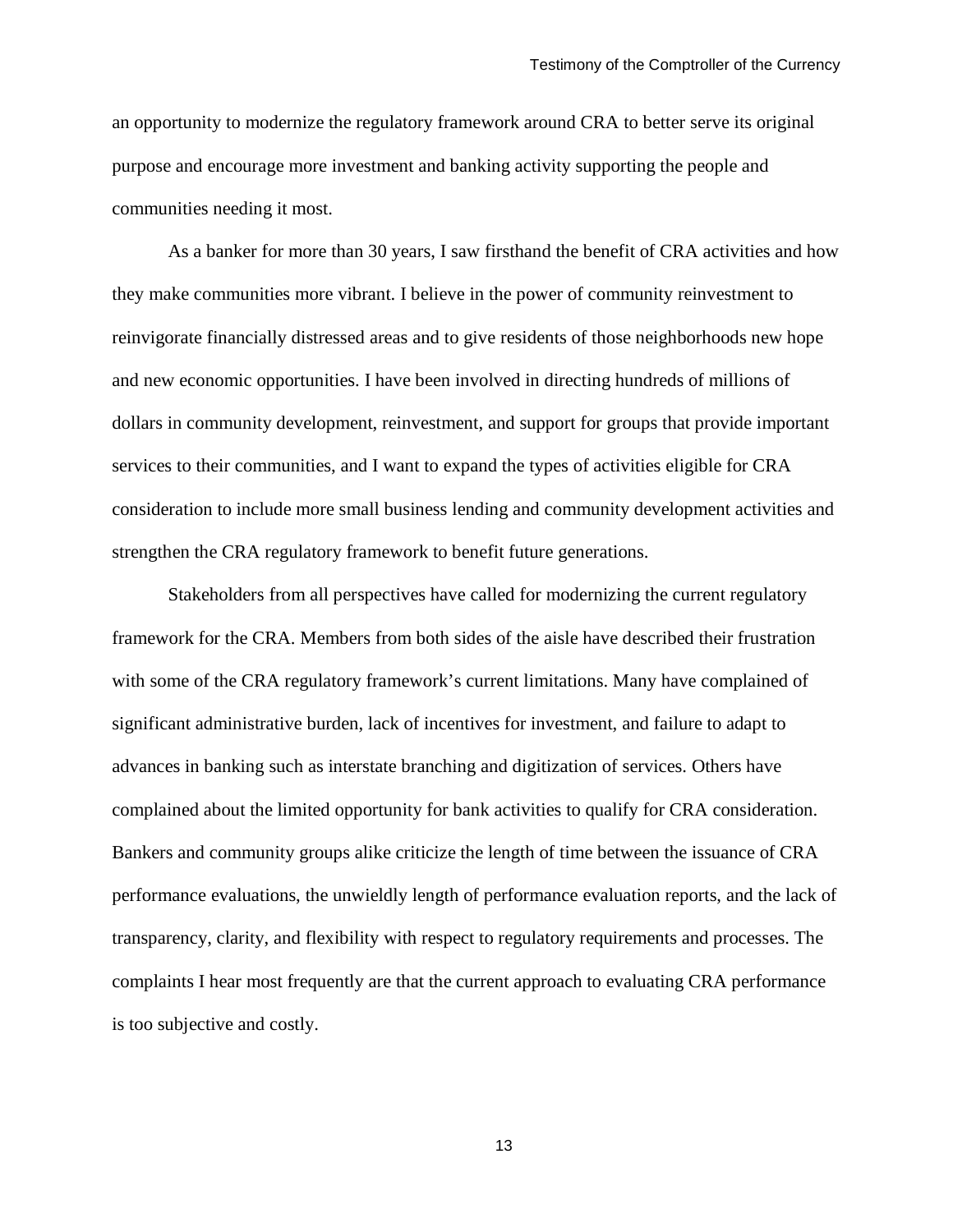To begin the process of modernizing the CRA, the federal banking agencies are discussing an Advanced Notice of Proposed Rulemaking (ANPR) soliciting comments from stakeholders on how best to modernize the CRA regulatory framework. We have an opportunity to consider a transformational CRA framework that would: (1) expand and provide clarity regarding the bank activities that receive CRA consideration; (2) revisit the concept of assessment areas; and (3) increase the transparency of how bank CRA performance is measured by using quantitative standards that are applied consistently.

First, we should expand the types of activities that qualify for CRA consideration. Over the years, opportunities for CRA consideration have focused heavily on single- and multi-family residential lending. While necessary for a vibrant community, residential lending is not the only activity that can have a meaningful impact in these communities. Communities also need more small business lending, student lending, economic development opportunities, and in some cases, additional opportunities for consumers to access credit including responsible, short-term, smalldollar consumer loans. These activities deserve more consideration during CRA evaluations. We have the opportunity to encourage banks to help neighborhoods become communities where families can make a living and not just reside.

Second, we need to revisit the concept of assessment areas. Limiting assessment areas to a bank's branch-based footprint has become an impediment to investment and providing capital in areas of need that the bank may serve. I have seen situations where projects have not received CRA consideration merely because they were on the wrong side of a street. I have also seen needy communities go unserved or have much needed resources delayed because of a lack of clarity in current regulations. In reconsidering assessment areas, we need to broaden our thinking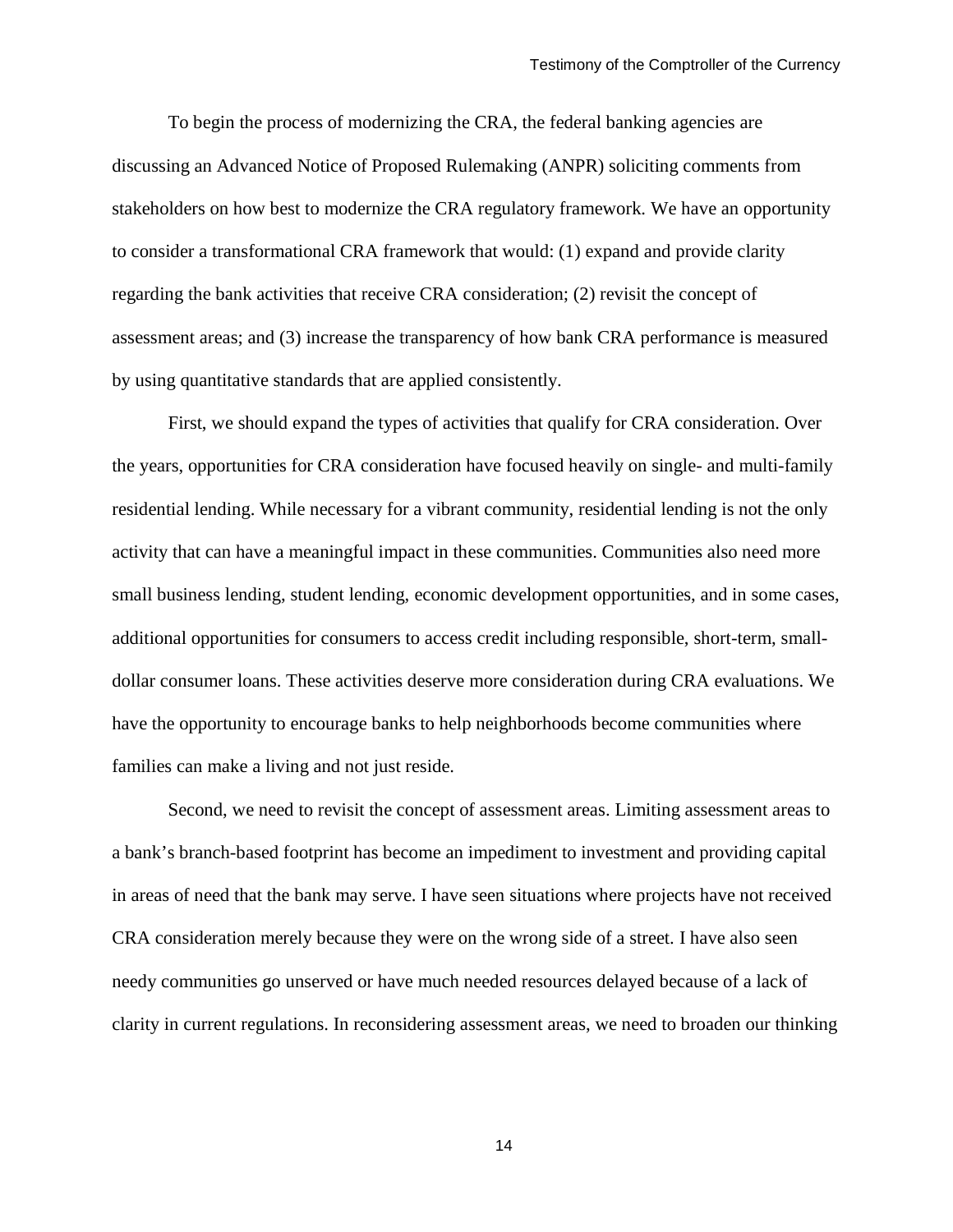to include all areas where institutions provide their services rather than only narrow geographies defined by branches and deposit-taking automated tellers.

Third, we need to develop a metrics-driven approach to evaluating CRA performance using clear thresholds. Such changes could make facts and data regarding a bank's CRA activity more transparent and available to the public more frequently. Establishing clearer, more transparent metrics for what banks need to do to achieve a certain CRA rating would allow stakeholders to understand how a bank is working to meet the credit needs of its community, provide a more objective base for examiner ratings, and allow regulators to report on aggregate activity to show a bank's overall performance. Clear thresholds would minimize subjectivity, encourage consistency, and promote transparency in contrast with today's evaluations that may rate similar activities differently from bank to bank and make comparisons across institutions difficult and less meaningful. This type of change would also help regulators to make decisions that rely on CRA data more quickly and to produce more concise and meaningful performance evaluations.

The ANPR will solicit comments on all possible approaches to modernizing CRA, including modest changes to the existing CRA framework and more transformational changes. It also will seek feedback on allowing community banks to retain a more traditional approach based on their business models.

Once published, I encourage all stakeholders to provide their thoughts on how to improve our approach to the CRA regulatory framework to better encourage banks to meet the credit needs of their communities, including those in low- and moderate-income neighborhoods, consistent with the safe and sound operation of these institutions. I recognize that there are many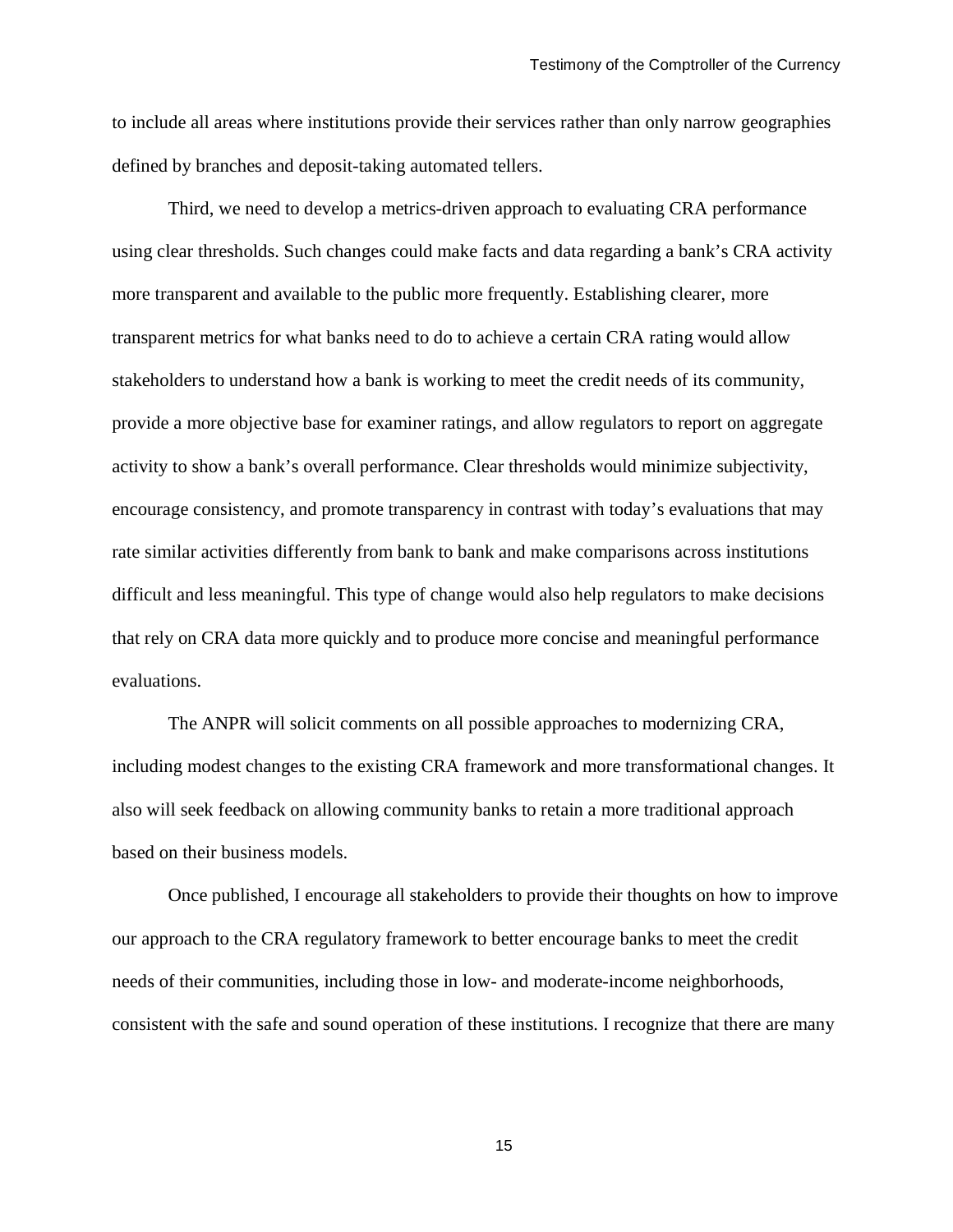people and organizations with decades of experience in this important field. I look forward to publishing the ANPR and reviewing the comments received as we move ahead. *Encouraging Banks to Meet Consumer's Short-term, Small-dollar Credit Needs*

Millions of Americans rely upon short-term, small-dollar credit to make ends meet, but have few choices in this area. According to one study, U.S. consumers borrow nearly \$90 billion every year in short-term, small-dollar loans typically ranging from \$300 to \$5,000.<sup>[9](#page-15-0)</sup> Consumers need safe, affordable choices, and banks should be part of that solution. While banks may not be able to serve all of this market, they can reach a significant portion of it and bring additional options and more competition to the marketplace while delivering safe, fair, and less expensive credit products that support the long-term financial health of their customers.

That is why the OCC clarified its position in a bulletin published on May 23, 2018, that encourages banks to offer responsible short-term, small-dollar installment loans to help meet the credit needs of their customers.[10](#page-15-1)

Banks are well suited to offer affordable short-term, small-dollar installment lending options that can help consumers find a path to more mainstream financial services without trapping them in cycles of debt. When banks offer products with reasonable pricing and repayment structures, consumers can benefit from banks' other financial services such as financial education and the opportunity to build a positive credit record.

<span id="page-15-0"></span> <sup>9</sup> Refer to Center for Financial Services Innovation, "2017 Financially Underserved Market Size Study," pp. 44–47, for revenue and volume data on pawn loans, online payday loans, storefront payday loans, installment loans, title loans, and marketplace personal loans.

<span id="page-15-1"></span><sup>10</sup> See OCC Bulletin 2018-14, "Installment Lending: Core Lending Principles for Short-Term, Small-Dollar Installment Lending" (https://www.occ.gov/news-issuances/bulletins/2018/bulletin-2018-14.html).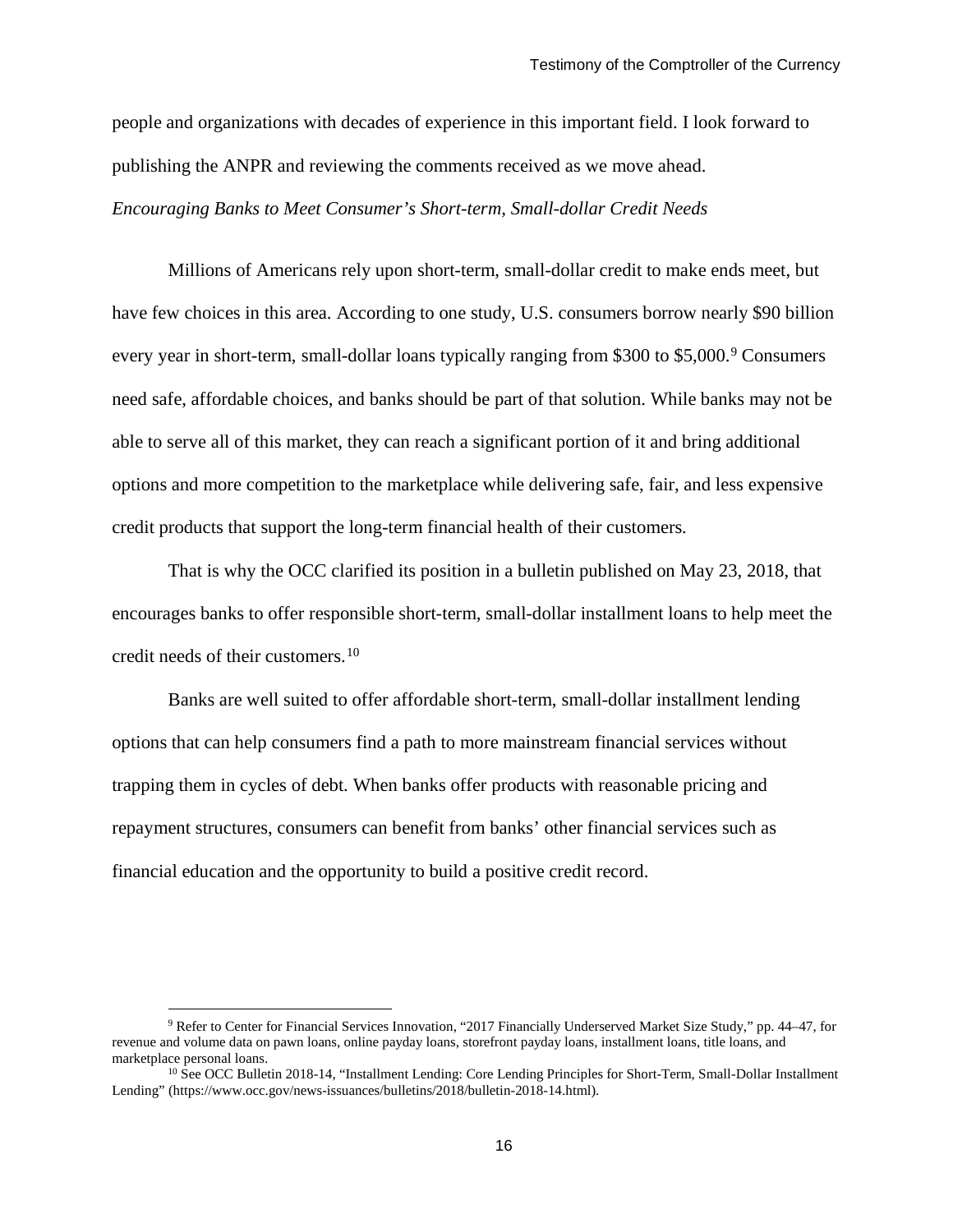Banks should consider the following three core principles when offering short-term, small-dollar lending products.<sup>[11](#page-16-0)</sup>

- All bank products should be consistent with safe and sound banking, treat customers fairly, and comply with applicable laws and regulations.
- Banks should effectively manage the risks associated with the products they offer, including credit, operational, compliance, and reputation.
- All credit products should be underwritten based on reasonable policies and practices, including guidelines governing the amounts borrowed, frequency of borrowing, and repayment requirements.

The agency's bulletin also highlighted reasonable policies and practices specific to shortterm, small-dollar installment lending, including:

- Loans and terms that align with eligibility and underwriting criteria. Products should be designed to achieve reasonable borrower affordability and repayment.
- Loan pricing that complies with applicable state laws and reflects overall returns reasonably related to product risks and costs. The OCC views unfavorably an entity that partners with a bank with the sole goal of evading a lower interest rate established under the law of the entity's licensing state(s).
- Analysis that uses internal and external data sources, including deposit activity, to assess a consumer's creditworthiness and to effectively manage credit risk. Such analysis could facilitate sound underwriting for credit offered to consumers with an ability to repay but who do not meet traditional standards.

<span id="page-16-0"></span><sup>&</sup>lt;sup>11</sup> Refer t[o OCC NR 2017-118.](https://www.occ.gov/news-issuances/news-releases/2017/nr-occ-2017-118.html)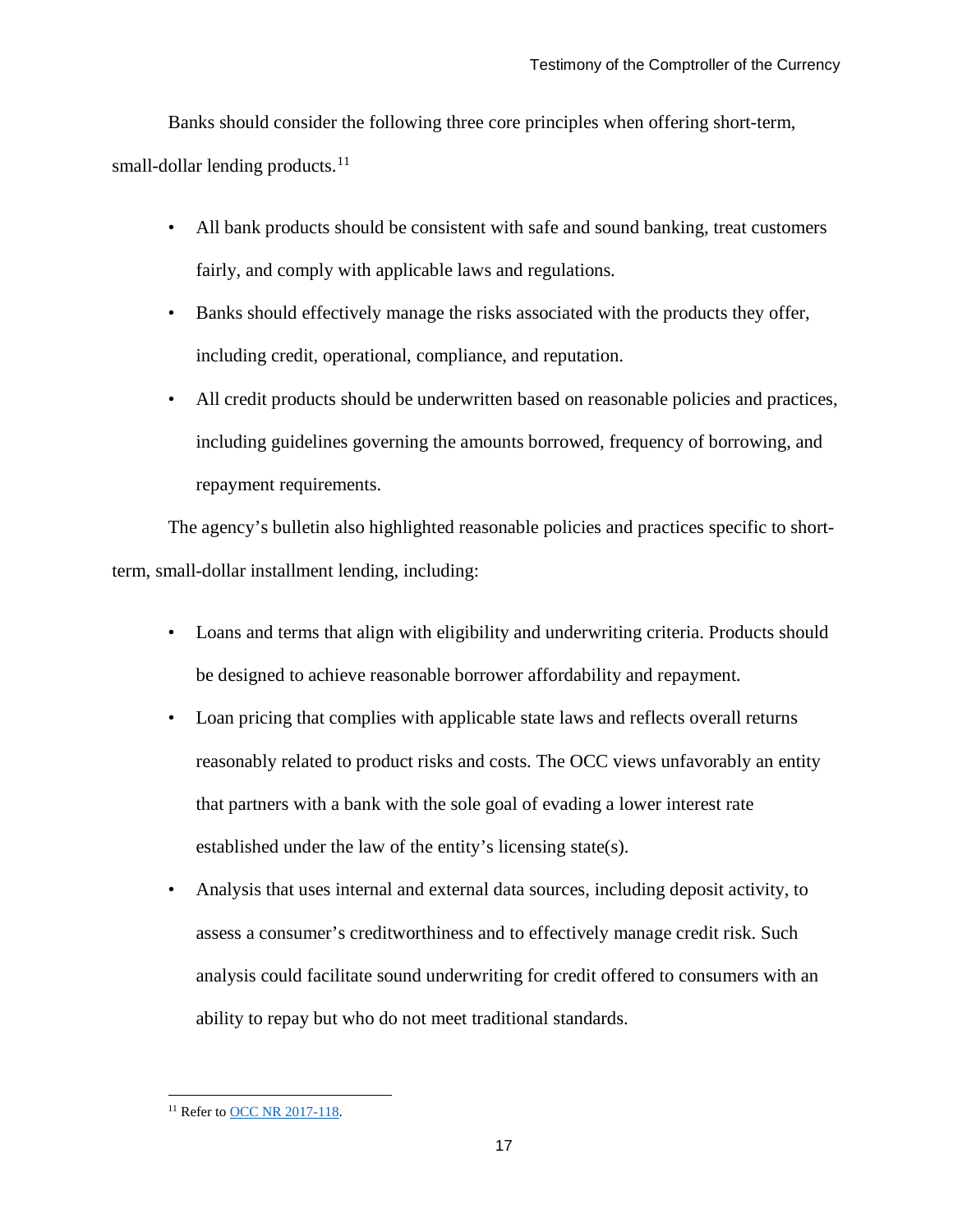- Marketing and customer disclosures that comply with consumer protection laws and regulations and provide information in a transparent, accurate, and customer-friendly manner.
- Loan servicing processes that assist customers, including distressed borrowers. To avoid continuous cycles of debt and costs disproportionate to the amounts borrowed, timely and reasonable workout strategies should be used.
- Timely reporting of a borrower's repayment activities to credit bureaus. Borrowers should have the ability to demonstrate positive credit behavior, build credit history or rebuild credit scores, and transition into additional mainstream financial products.

The Pew Charitable Trusts praised the OCC's action when announced by saying the action encourages "the other federal bank and credit union regulators to follow the Comptroller's lead and institute the necessary standards to ensure the development of safe and affordable small installment loans that will save millions of borrowers billions of dollars a year." The OCC also is working with Congress to encourage the banking sector to offer additional short-term, smalldollar lending products to meet consumer needs.

#### *Enhancing BSA/AML Compliance*

The BSA and AML laws and regulations exist to protect our financial system from criminals who would exploit that system for their own illegal purposes and from use of that system to finance international terrorism. Bank regulators, law enforcement, national security personnel, and bankers must continually adapt to increasingly sophisticated criminals and other illicit actors who take advantage of the nation's banks and financial system. While regulators and the industry share a commitment to fighting money laundering and other illegal activities, the process for complying with current BSA/AML laws and regulations has become inefficient and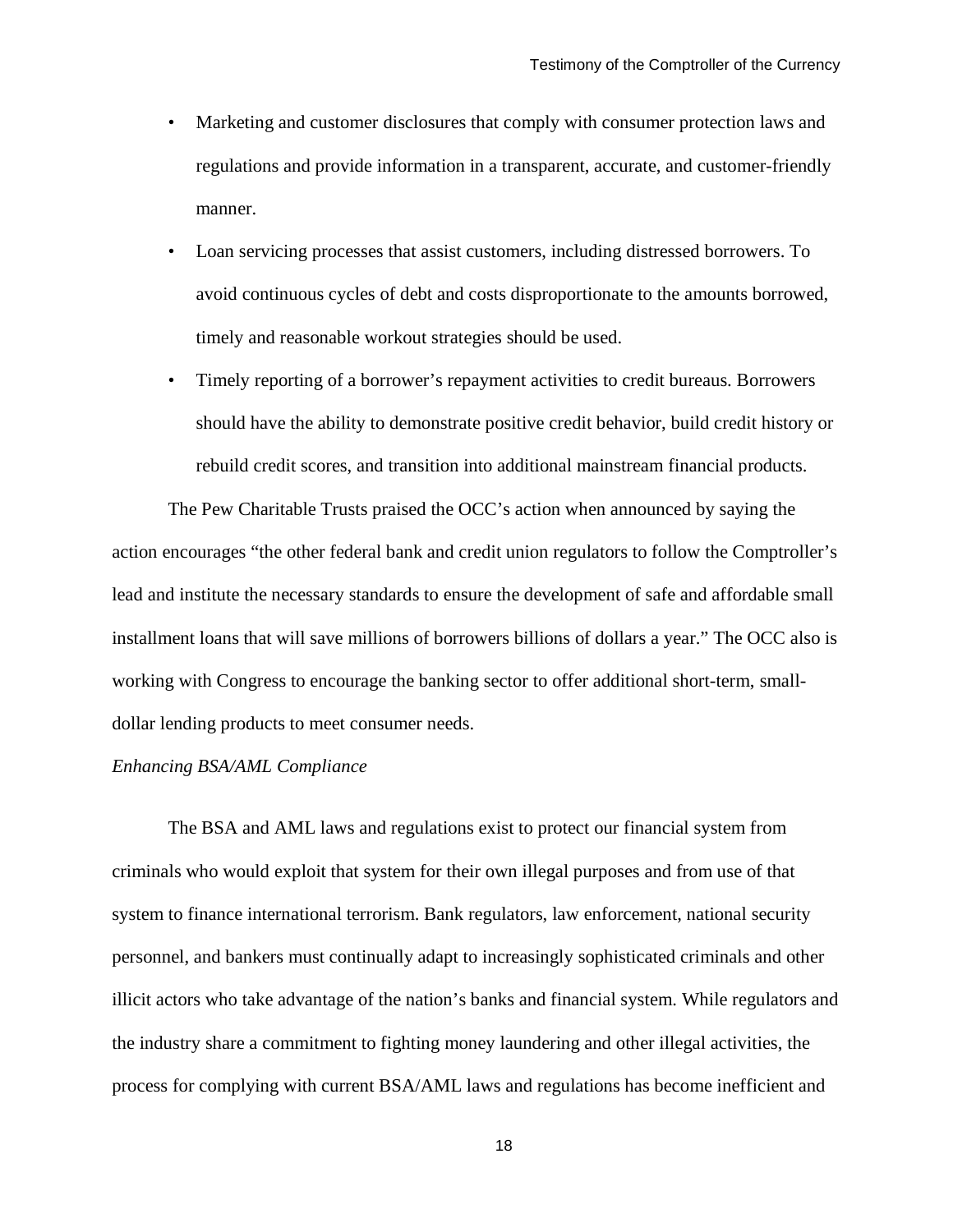costly. Banks spend billions each year to comply with BSA/AML requirements. We need to reform the BSA/AML to be more efficient while improving the ability of the federal banking system and law enforcement to safeguard the nation's financial system from criminals and terrorists.

In May, the federal banking regulators met to discuss ideas on how to improve our approach to implementing BSA/AML laws and regulations and presented those recommendations to the Department of the Treasury and FinCEN.

There are several improvements that the OCC believes could be addressed through regulation and others that would need legislative relief. Opportunities include:

- Allowing regulators to schedule and scope BSA/AML examinations on a risk-basis and identifying ways to conduct associated examinations in a more efficient manner.
- Considering changes to the threshold requiring mandatory reporting of Suspicious Activity Reports (SARs) and currency transaction reports and simplifying reporting forms and requirements.
- Working with law enforcement to provide feedback to banks so that they understand how SARs and other BSA report filings are used and can provide the most useful information.
- Exploring the use of technologies to reduce reporting burden and provide more effective access and information to law enforcement and national security personnel.

I look forward to working with my fellow banking regulators, Treasury, FinCEN, law enforcement, and national security personnel in the coming months to identify changes we can implement to reduce the burden of complying with BSA/AML laws while also improving how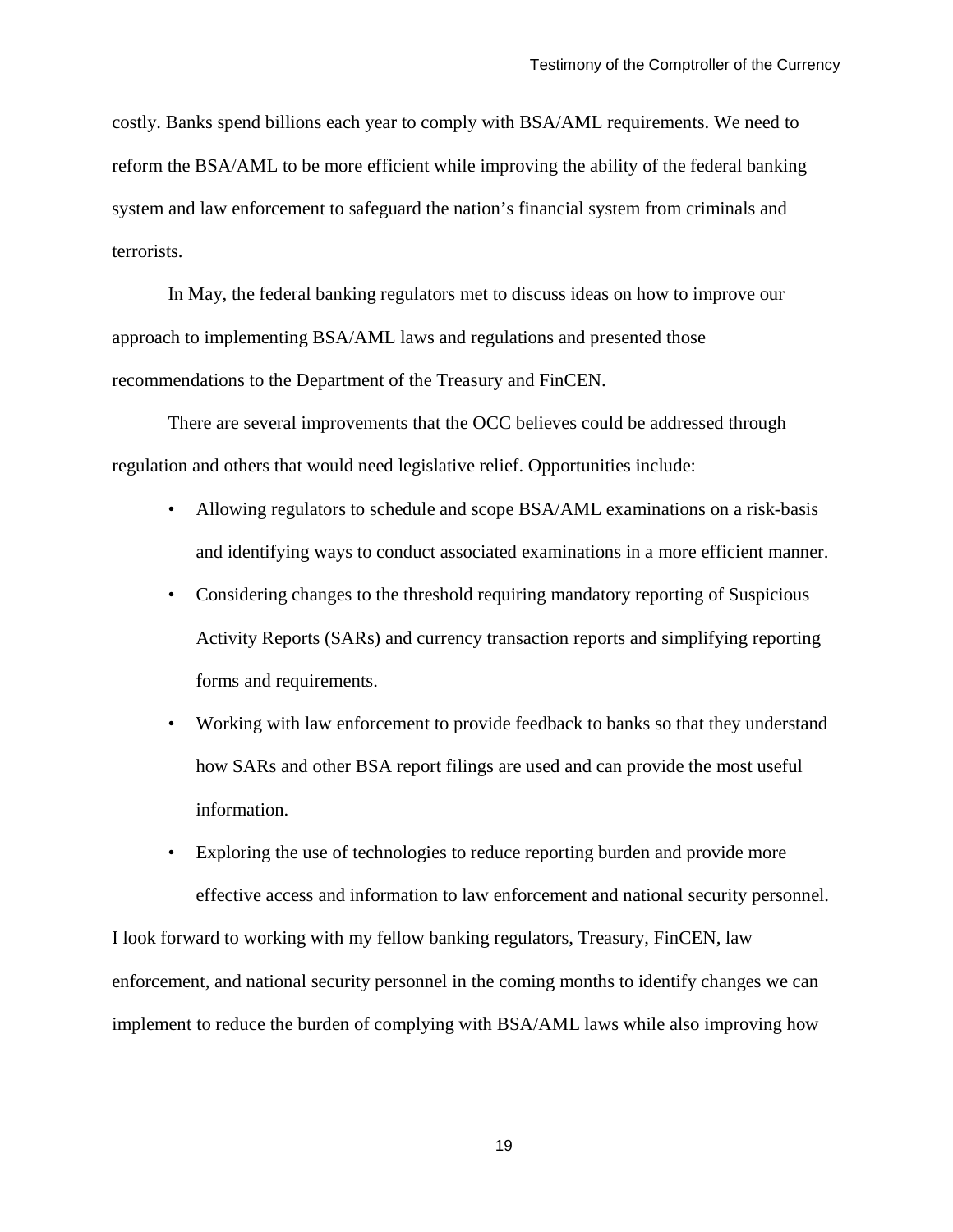we protect our financial system. I also look forward to working with members of this committee who are interested in improving the BSA/AML laws.

## *Simplifying Regulatory Capital and the Volcker Rule*

Following the financial crisis, bankers, regulators, and policy makers responded by appropriately focusing on improving the quality and quantity of capital and liquidity in the banking system. As a result, today's financial institutions have capital and liquidity near historic highs. At the same time, calculating regulatory capital has become too complex. Even some of the most seasoned bankers need the assistance of a capital expert to understand and explain how the various categories of capital are counted. This results in regulatory and business inefficiency and places an unnecessary burden particularly on well-capitalized community and mid-size banks.

In late October 2017, federal bank regulators proposed a rule intended to reduce burden by simplifying several requirements in the agencies' regulatory capital rule.<sup>[12](#page-19-0)</sup> Most aspects of the proposed rule would apply only to banking organizations that are not subject to the "advanced approaches" in the capital rule, which are generally firms with less than \$250 billion in total consolidated assets and less than \$10 billion in total foreign exposures. The proposal would simplify and clarify a number of the more complex aspects of the existing capital rule. The federal banking agencies received a number of comments on various aspects of the proposal and are working together to consider what changes to the proposal would be appropriate in light of the different ideas and suggestions provided in the comments. Additionally, one area of the proposal—the treatment of acquisition, development, and construction loans—has been

<span id="page-19-0"></span> <sup>12</sup> 82 Fed. Reg. 49984 (October 27, 2017).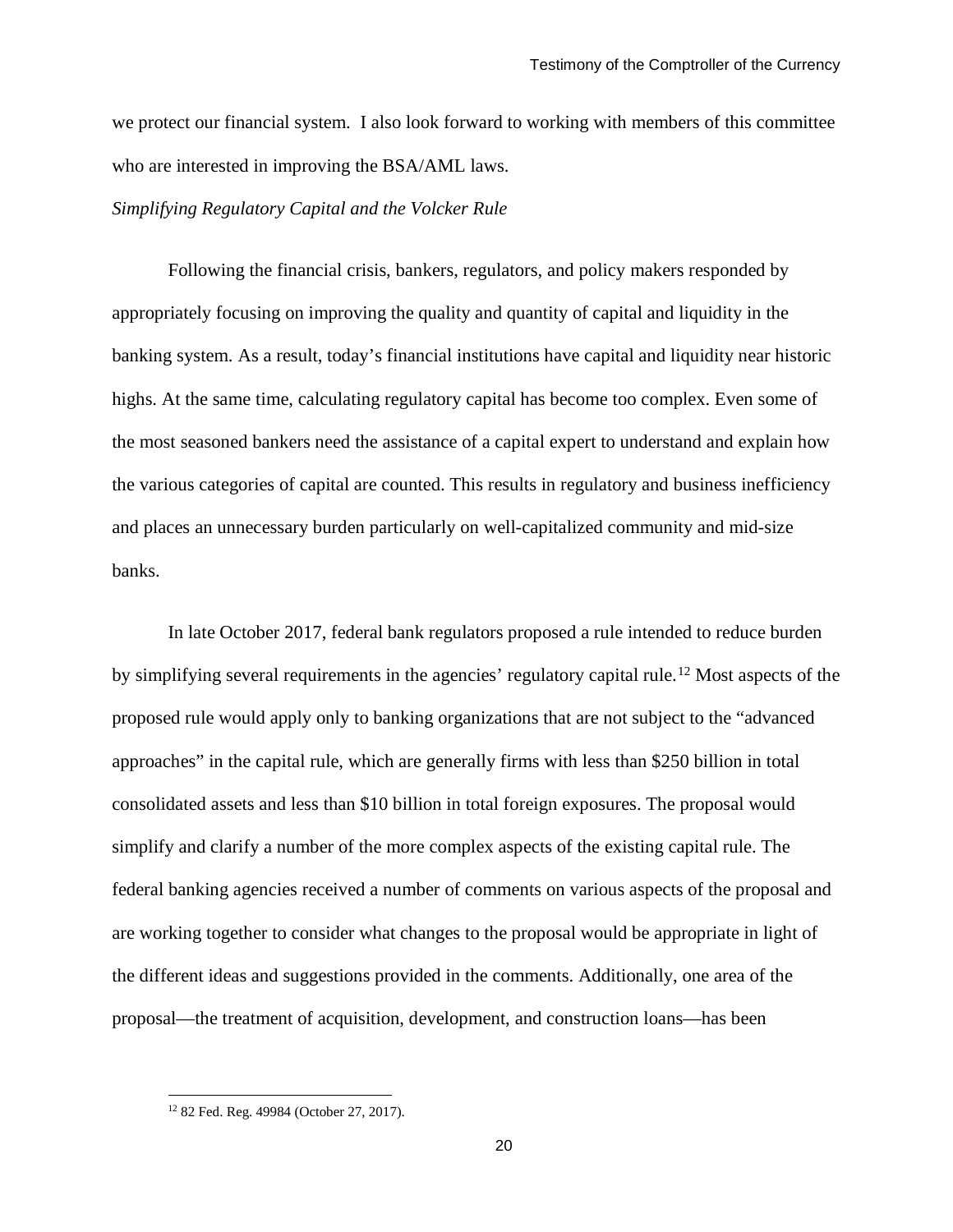superseded by the Economic Growth Act. As we move forward with our efforts to simplify and clarify our regulatory capital requirements, the agencies will, of course, make any changes necessary to conform our capital rules to the new law.

In April of this year, the OCC and the Board of Governors of the Federal Reserve System proposed a rule that would further tailor leverage ratio requirements to the business activities and risk profiles of the largest domestic firms.[13](#page-20-0) Currently, firms that are required to comply with the "enhanced supplementary leverage ratio" are subject to a fixed leverage standard, regardless of their systemic footprint. The proposal would instead tie the standard to the risk-based capital surcharge of the firm, which is based on the firm's individual characteristics. The resulting leverage standard would be more closely tailored to each firm. Importantly, the Economic Growth Act includes a provision (section 402) that requires the agencies to make changes to the calculation of the supplementary leverage ratio for banking organizations engaged in custody, safekeeping, and asset servicing activities. As we move forward with the changes required by the new law, we will need to consider whether the proposed recalibration of the enhanced supplementary leverage ratio remains appropriate, or whether additional fine tuning will be necessary.

I also look forward to working with fellow regulators to update regulations to implement additional relief authorized in the Economic Growth Act. Among those provisions are section 201 which allows banks that exceed a "community bank leverage ratio" (tangible equity to average total consolidated assets of 8 percent to 10 percent) to be deemed to be in compliance

<span id="page-20-0"></span> <sup>13</sup> 83 Fed. Reg. 17317 (April 19, 2018)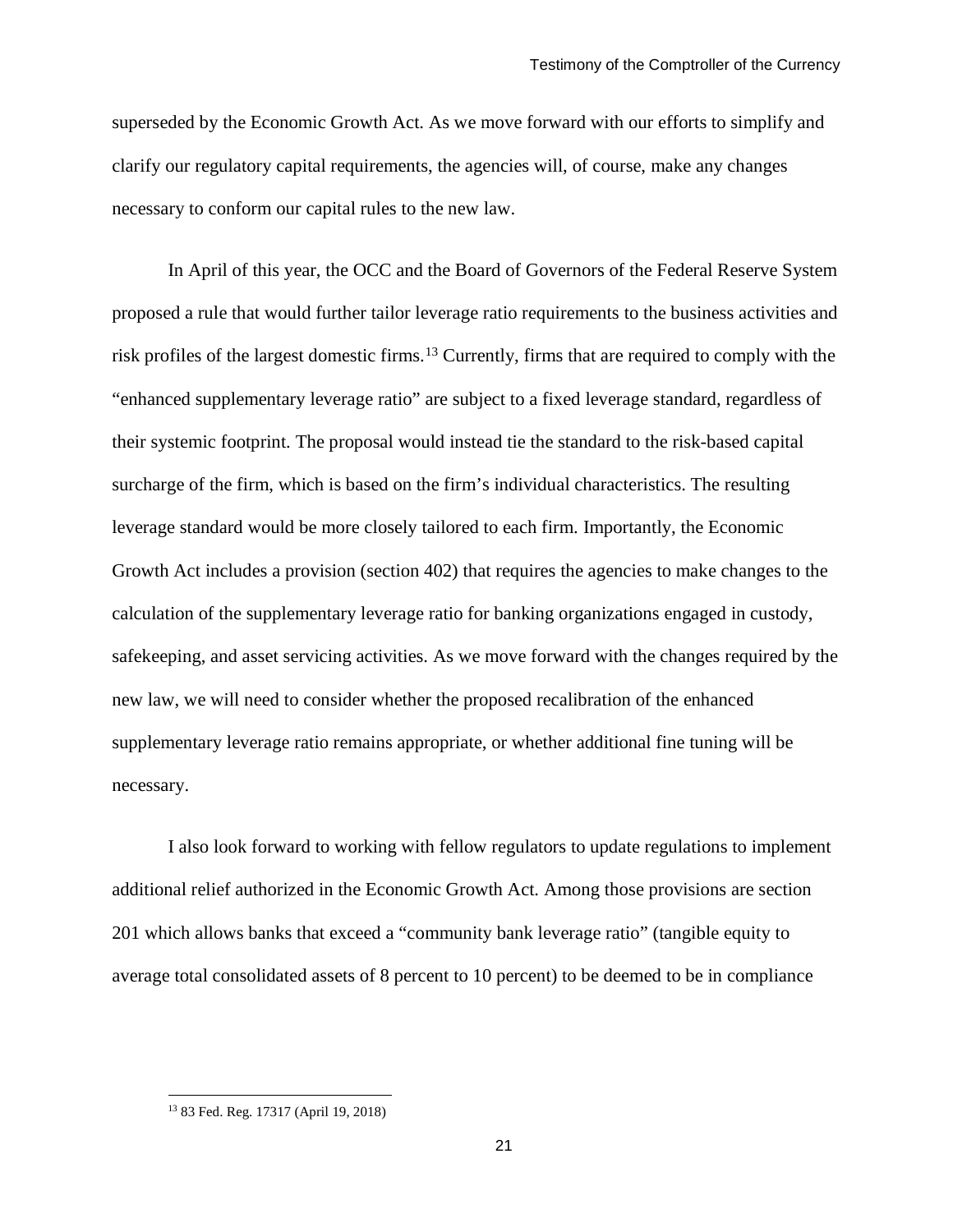with current leverage and risk-based capital provisions. This will greatly reduce regulatory burden for well-capitalized, qualifying institutions.

Similarly, the agencies have been working to simplify the Volcker Rule<sup>[14](#page-21-0)</sup> to ease associated burden, particularly for those community and midsize banks that do not pose systemic risk to the nation's financial system and typically do not engage in the type of activities that the statute was intended to address. I also applaud the changes made by the Economic Growth Act to reduce the number of banks subject to the Volcker Rule and want to thank the many members of this committee who supported this reasonable exemption.

For those entities that remain subject to the rule, the OCC is committed to adding clarity and reducing unnecessary burden, as appropriate. In August 2017, the OCC sought public comment about what should be done to improve the current regulation implementing the Volcker Rule<sup>[15](#page-21-1)</sup> and specifically invited input on ways to tailor the rule's requirements and clarify key provisions that define prohibited and permissible activities. The agency also sought input on how the federal regulatory agencies could implement the existing rule more effectively without revising the regulation. The OCC has used comments to inform its dialogue with other federal regulatory agencies.

The OCC has worked collaboratively with the other federal regulatory agencies responsible for the Volcker Rule to develop a proposed rule that would clarify and streamline the current regulation. These proposed changes focus on reducing the subjectivity, and associated uncertainty, of the current rule. A key objective is to provide clear lines that enable firms to

<span id="page-21-1"></span><span id="page-21-0"></span> <sup>14</sup> 12 USC 1851; 12 CFR 44.

<sup>15</sup> 82 Fed. Reg. 36692 (August 7, 2017).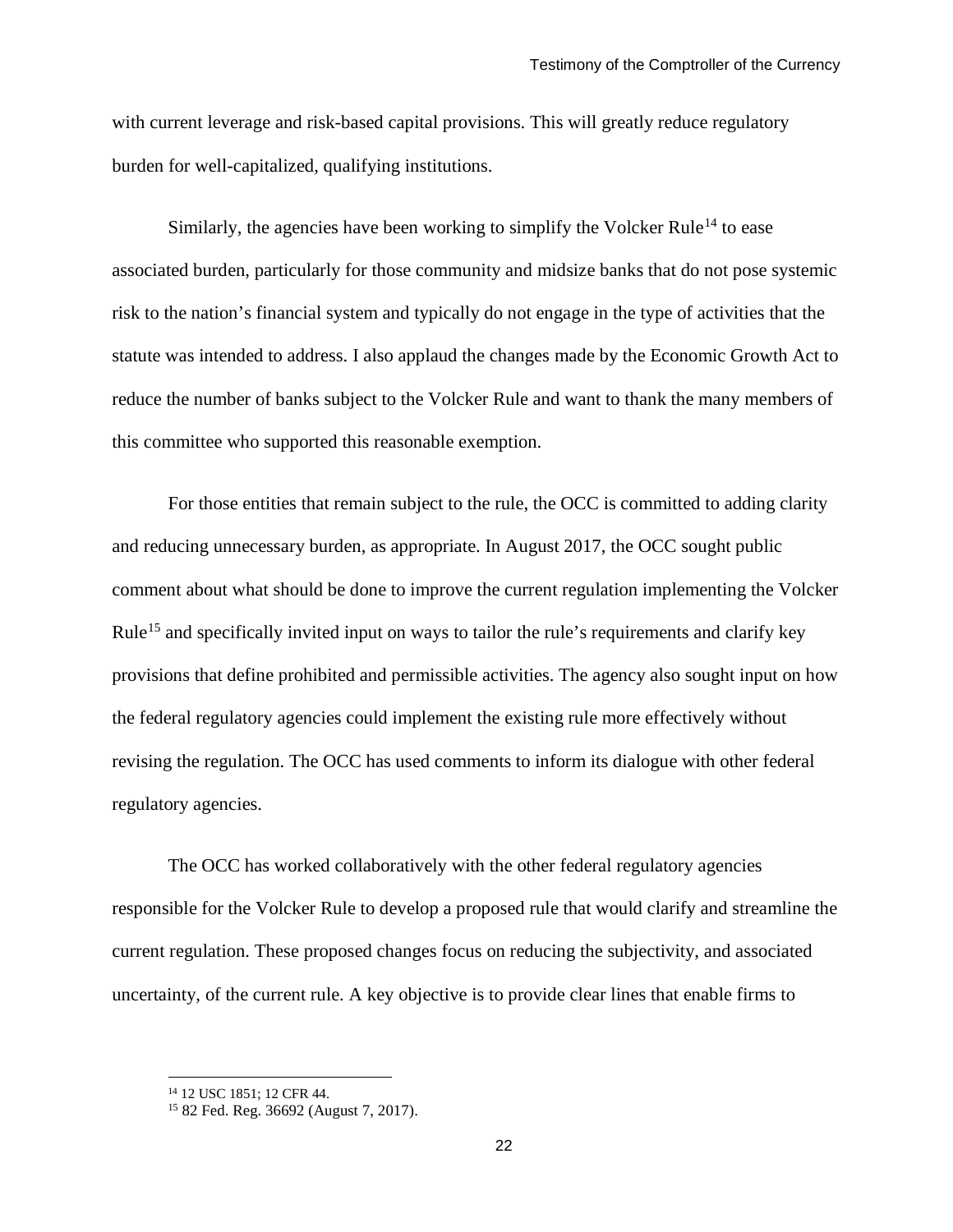quickly and easily determine whether activities are subject to the rule. In this regard, the proposal seeks to eliminate the test that looks to the subjective intent of a transaction for purposes of determining whether it is proprietary trading and to focus on objective factors. For example, a trading desk that operates within a prescribed profit and loss threshold would be presumed to be operating in compliance with the rule unless the appropriate agency determines otherwise.

In addition, the proposed rule focuses on appropriate burden reduction by seeking to calibrate the regulation to the type and level of risk presented. For example, a bank with only moderate trading activities would be eligible for streamlined versions of the market-making and hedging exemptions relative to a bank that has significant trading activities. For banks with the most limited trading activities, there would not be any ongoing obligation to demonstrate compliance, although the rule's substantive restrictions on proprietary trading and covered funds activities would still apply. We believe these changes will reduce burden, particularly for smaller and midsize banks that remain subject to the Volcker Rule following the recent statutory amendment. We believe these changes will also improve the agencies' implementation of the Volcker Rule by allowing regulators to focus on the activities that were at the core of the statutory prohibitions.

Each of the five agencies involved in writing the rules implementing the Volcker Rule has adopted the proposal, and I look forward to working with my fellow regulators to finalize changes to the Volcker Rule later this year.

## *Agency Effectiveness and Efficiency*

Ensuring that the OCC operates as effectively and efficiently as possible allows the agency to succeed in its mission, to be a responsible steward of every assessment dollar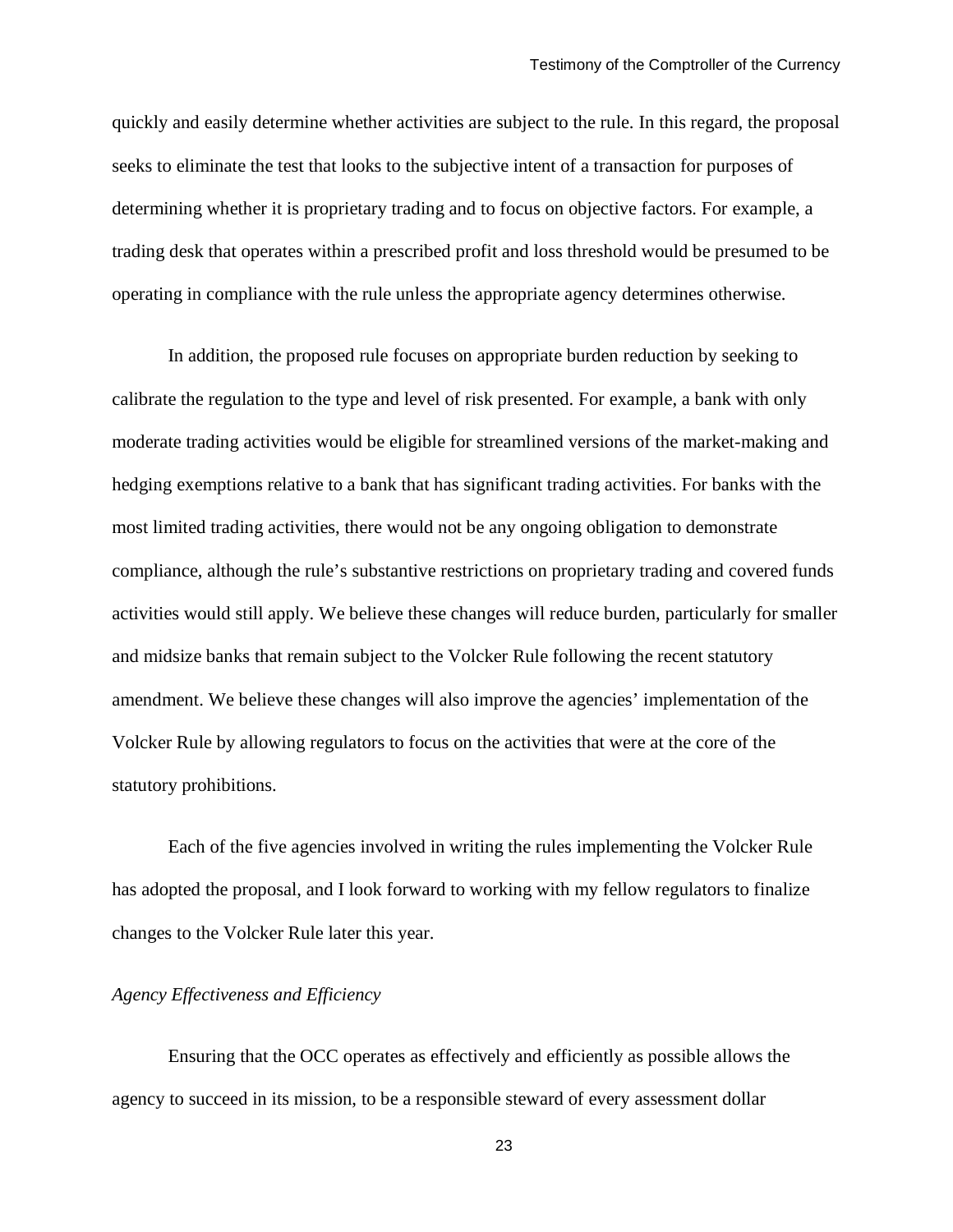collected, and to maintain a professional and inspiring workplace for the men and women who contribute to the economic security of our nation by supervising its banks.

Since I arrived at the OCC, we have greatly improved the agency's decision-making processes. Over the years, the OCC had developed a centralized and bureaucratic approach to decision making that required multiple officials and many layers of review to approve examiner guidance, internal policies, and public issuances. We have three months of data that tell us that the change is paying dividends. The average total time for executive managers to review documents and agency decisions is now less than eight days, down from an average of nearly 22 in calendar year 2017. The revised process also pushes decision making down to appropriate staff. Under the revised process, for example, the Comptroller's approval has been required on 54 percent of the documents issued by the agency, compared with 97 percent of documents reviewed at the agency in 2017. This more efficient approval and coordination process reduces waste and allows more resources to be committed to executing decisions rather than coordinating their approval. We continue to look for opportunities to make that process even more efficient and reduce the time even further.

The agency has also focused on reducing its costs through gaining efficiencies and making better use of technology. When I arrived at the OCC, I was greeted with 18-inches of three-ring binders for briefings the next day. Executives would arrive to meetings with their binders and coordination packages would be copied and bound for each required signature. Today, we have significantly reduced paper received by the front office and coordinate all materials electronically. Executives largely rely on electronic communication, and staff share information and document decisions online. Moving to an online-only system has saved an incalculable amount of paper and time—time spent under the old process assembling and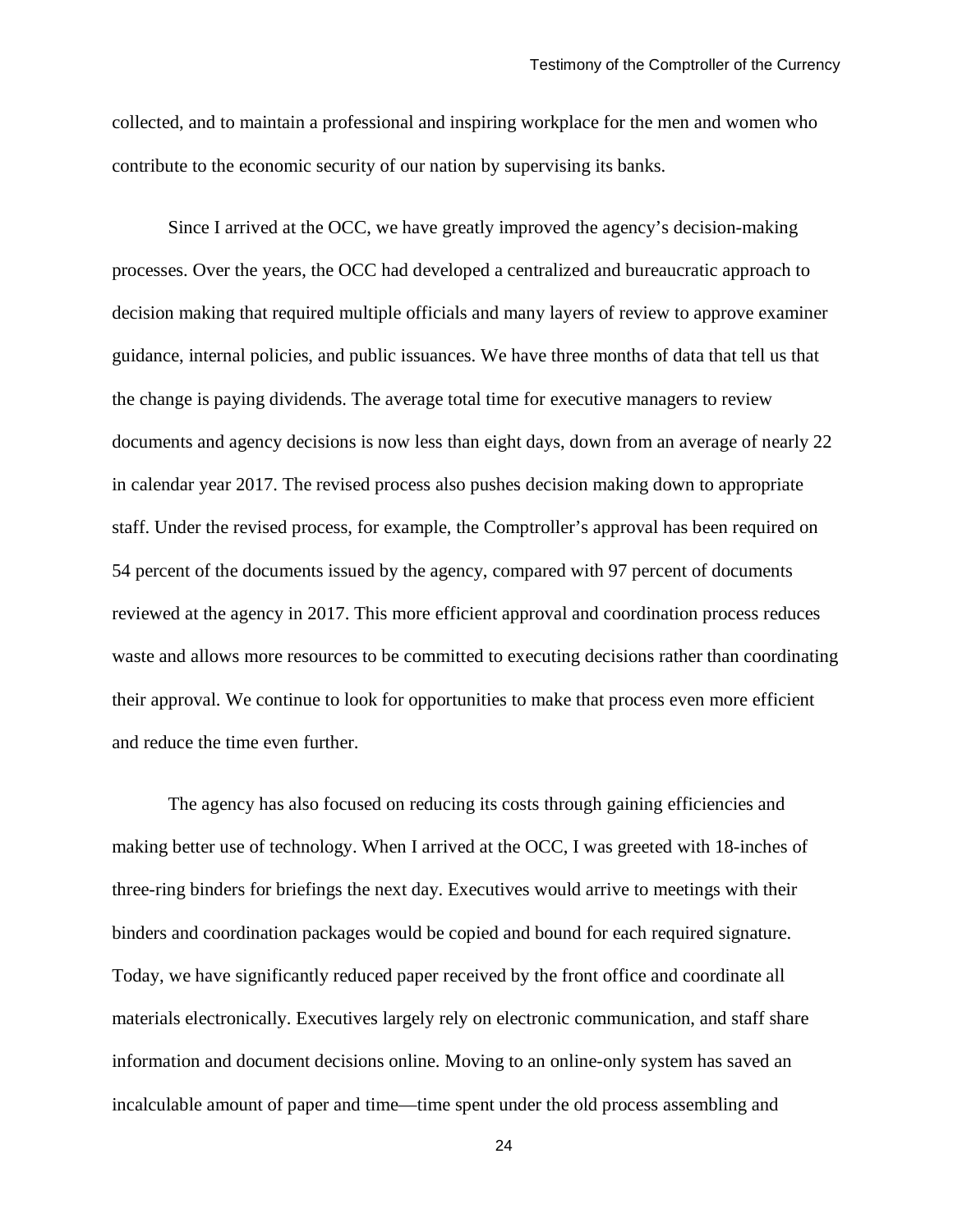delivering paper packages for each reviewer. Now, because comments are now provided electronically, we have eliminated the need to copy and scan comments by reviewers, decipher handwritten notes, and track down the commenter when follow-up is required. Recordkeeping is accomplished more quickly because all the documents are electronic and easily saved to the initiating office's system of records.

The agency is also mindful of our responsibility to get the most out of every dollar assessed to the institutions we supervise and is working to reduce costs wherever it makes sense. At the beginning of fiscal year 2018, the OCC supervised 1,347 institutions and had authorized 3,945 full-time employees. After I became Comptroller, OCC management conducted a thorough budgetary review and identified efficiencies to fulfill our mission and lower our expected expenses by reducing the number of additional personnel we planned to hire during the year, prioritizing our work, completing that work more efficiently, and taking a closer look at actual versus planned spending for personnel travel and contracts. That effort reduced the amount we planned to spend in fiscal year 2018 by nearly \$70 million, or about 5 percent of our expected costs.

As the agency looks ahead to fiscal year 2019, we will think even more critically and creatively about what we need to do our jobs successfully and reduce our anticipated costs further. There are many ways to save money and operate more efficiently and effectively, and currently none of them involve a reduction-in-force through layoffs or buyouts. As the agency plans its spending for fiscal year 2019 and beyond, we will seek to optimize our real estate strategy by shrinking our physical footprint and taking advantage of technology to reduce our costs. Our revised spending plan for the remainder of fiscal year 2018 and the budgets I authorize in the future will continue to provide the resources necessary for the agency to succeed